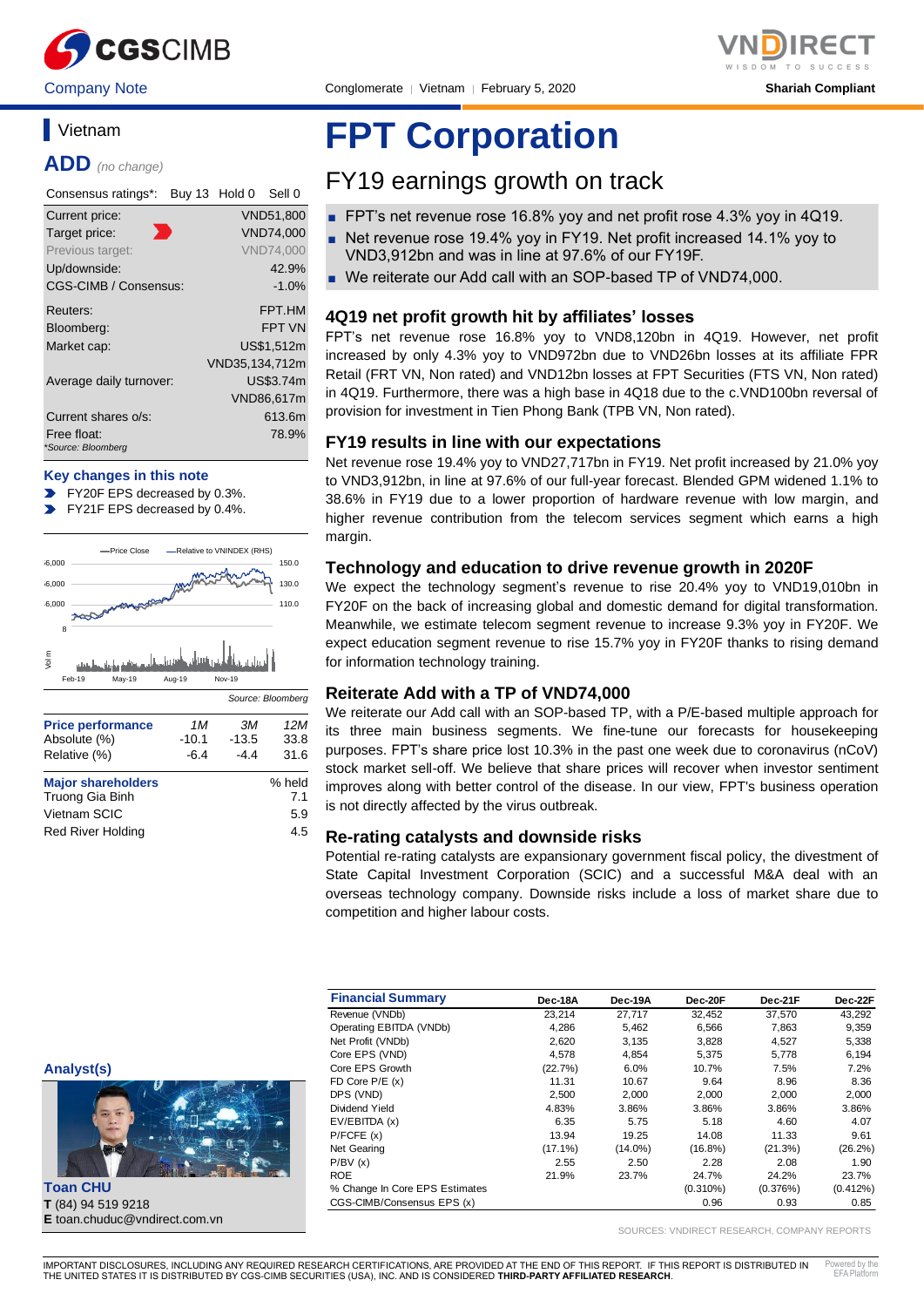



# FY19 earnings growth on track

# **FY19 review: In line with our expectations despite low bottomline growth in 4Q19**

### **4Q19 results: Strong sales, but weak net profit growth**

FPT's net revenue rose 16.8% yoy to VND8,120bn in 4Q19. However, net profit increased by only 4.3% yoy to VND972bn due to VND26bn losses at its affiliate FPT Retail (FRT VN, Non rated) and VND12bn losses at FPT Securities (FTS VN, Non rated). Furthermore, there was a high base in 4Q18 due to the c.VND100bn reversal of provision for investment in Tien Phong Bank (TPB VN, Non rated).

| <b>Figure 1: Results comparison</b> |       |                     |                           |          |              |             |                 |         |                                                      |
|-------------------------------------|-------|---------------------|---------------------------|----------|--------------|-------------|-----------------|---------|------------------------------------------------------|
| FYE Dec (VNDbn)                     | 4Q19  | 4Q18                | yoy %                     | qoq %    | <b>FY19</b>  | <b>FY18</b> |                 |         | yoy % vs. forecast Comments                          |
|                                     |       |                     | chq                       | chg      |              |             | chg             |         |                                                      |
| Net revenue                         | 8,120 | 6,952               | 16.8%                     |          | 14.3% 27,717 | 23,214      | 19.4%           | 99.9%   |                                                      |
| Technology                          |       |                     |                           |          | 15,783       | 13,401      | 17.8%           | 99.0%   |                                                      |
| Telecom                             |       |                     |                           |          | 10,398       | 8,831       | 17.7%           | 103.3%  |                                                      |
| <b>Education &amp; Others</b>       |       |                     |                           |          | 1,792        | 1,376       | 30.2%           | 102.4%  |                                                      |
| Consolidated adjustment             |       |                     |                           |          | (257)        | (395)       |                 |         |                                                      |
| <b>Gross profit</b>                 | 3,071 | 2,571               | 19.4%                     |          | 10.4% 10,711 | 8,723       | 22.8%           | 99.9%   |                                                      |
| Gross profit margin                 | 37.8% |                     | 37.0% +0.8% pts -1.3% pts |          | 38.6%        |             | 37.6% +1.1% pts | $0.0\%$ |                                                      |
| <b>SG&amp;A expenses</b>            |       | $(2,036)$ $(1,723)$ | 18.2%                     | 28.1%    | (6, 593)     | (5,601)     | 17.7%           | 99.4%   |                                                      |
| Operating profit                    | 1,136 | 1,092               | 4.0%                      | $-15.7%$ | 4,118        | 3.122       | 31.9%           | 100.7%  |                                                      |
|                                     |       |                     |                           |          |              |             |                 |         | Lower-than-expected results from FPTs affiliates -   |
| Pre-tax profit                      | 1,157 | 1,120               | 3.3%                      | $-15.4%$ | 4,665        | 3,858       | 20.9%           |         | 97.0% VND26bn losses at FPT Retail (FRT) and VND12bn |
|                                     |       |                     |                           |          |              |             |                 |         | losses at FPT Securities (FTS) in 4Q19.              |
| Net profit                          | 972   | 932                 | 4.3%                      | $-16.2%$ | 3,912        | 3,234       | 21.0%           | 97.6%   |                                                      |
|                                     |       |                     |                           |          |              |             |                 |         | SOURCES: VNDIRECT RESEARCH, COMPANY REPORTS          |

### **FY19 results: in line with our expectations**

Net revenue rose 19.4% yoy to VND27,717bn in FY19, beating FPT's target by 4.0%. Net profit increased by 21.0% yoy to VND3,912bn, beating FPT's target by 4.5% and in line at 97.6% of our full-year forecast.



The technology segment contributed 56.4% of total revenue in FY19 (FY18: 56.8%). Telecommunications revenue accounted for 37.2% of total revenue in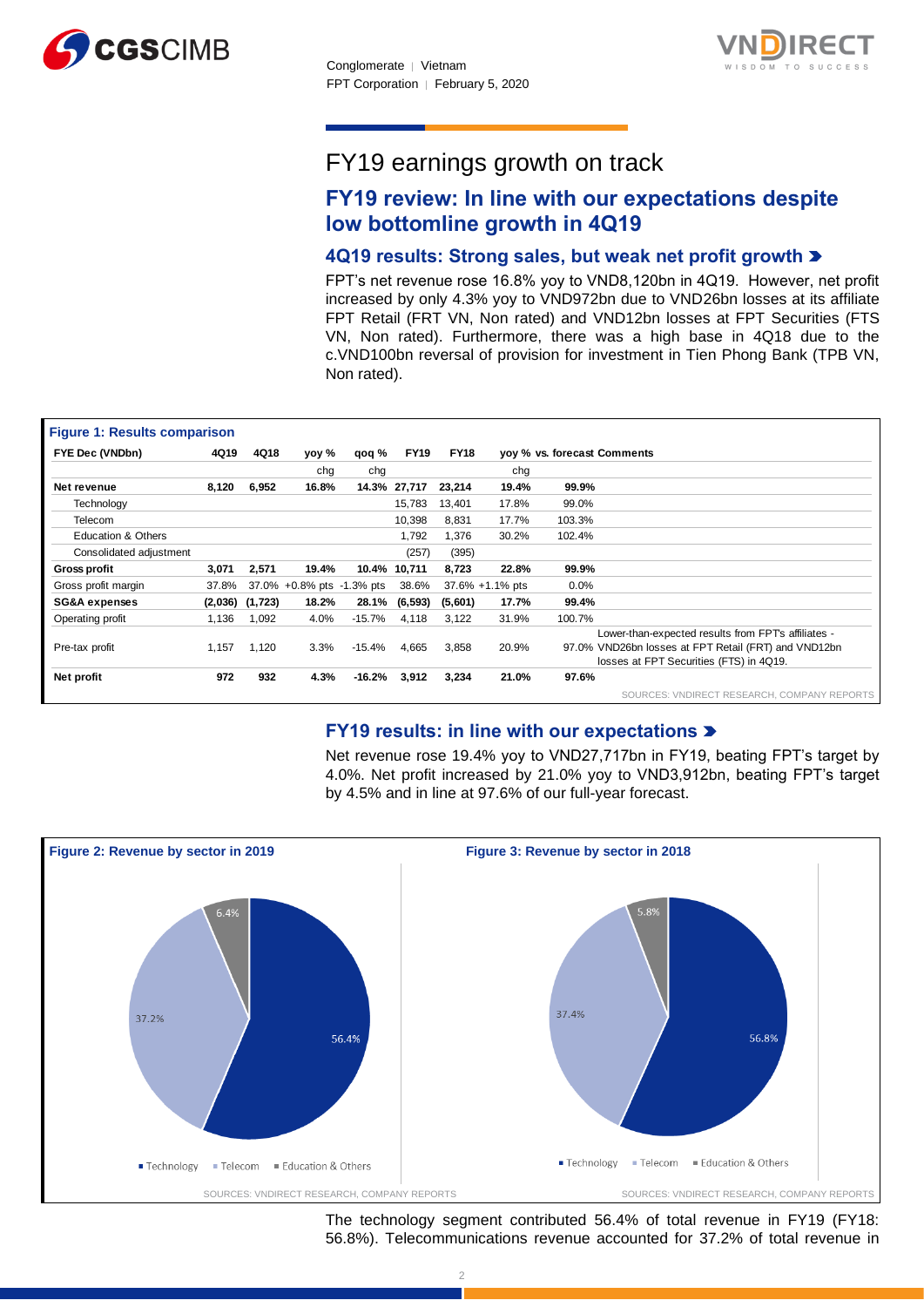



FY19 (FY18: 37.4%). The remaining 6.4% came from education and other sectors.

• In 2019, revenue from IT services in overseas markets increased 28.5% yoy, accounting for 68.7% of technology revenue, in line with our projection. The US and APAC markets delivered an outstanding performance with revenue growing 47% and 43% yoy, respectively. Excluding US technology company Intellinet's results, the US market's revenue climbed 46% yoy thanks to increasing sales from existing customers as well as FPT's improving position in the US after Intellinet acquisition. Furthermore, Japan's revenue growth slowed as FPT switches its focus from small projects to big projects. Technology revenue from domestic market was flat, while pre-tax profit jumped 57.3% thanks to a decrease in hardware revenue which earns low margins.



- Telecom services revenue increased 18.0% yoy, accounting for 94.1% of the telecom segment's revenue and fulfilling 103.1% of our expectation, while the segment's pre-tax profit jumped 30.2% yoy after the contribution rate of the Vietnam Public Utility Telecommunication Service fund was reduced to 0.7% from 1.5% since Jul 2018. Online advertising revenue rose 13.2% yoy, accounting for only 5.9% of the segment's sales.
- In 2019, FPT Educational system had c.50,000 students, an increase of 40% yoy. Education & others' revenue reached VND1,792bn (+30.2% yoy), fulfilling 102.4% of our forecast.

# **2020 outlook: Technology remains a driving force, telecom grows steadily**

We are positive on FPT's 2020 outlook. We expect the technology segment revenue to rise 20.4% yoy to VND19,010bn in FY20F and exceed US\$1bn (c.VND23,200bn) by FY22F, thanks to the digital transformation business line. We estimate telecom segment revenue to rise 9.3% yoy in FY20F. We project FPT's overall net profit to increase by 22.1% yoy in FY 20F.

We believe FPT's GPM should continue to improve on the back of higher proportion of digital transformation business line in technology revenue. For FY20F, Dx (Digital transformation) revenue is expected to rise to VND4,416bn, contributing more than 23% of technology revenue and roughly 14% of FPT's total revenue, based on our estimates. We expect FPT's blended GPM to gain 0.4% to 39.0% in FY20F.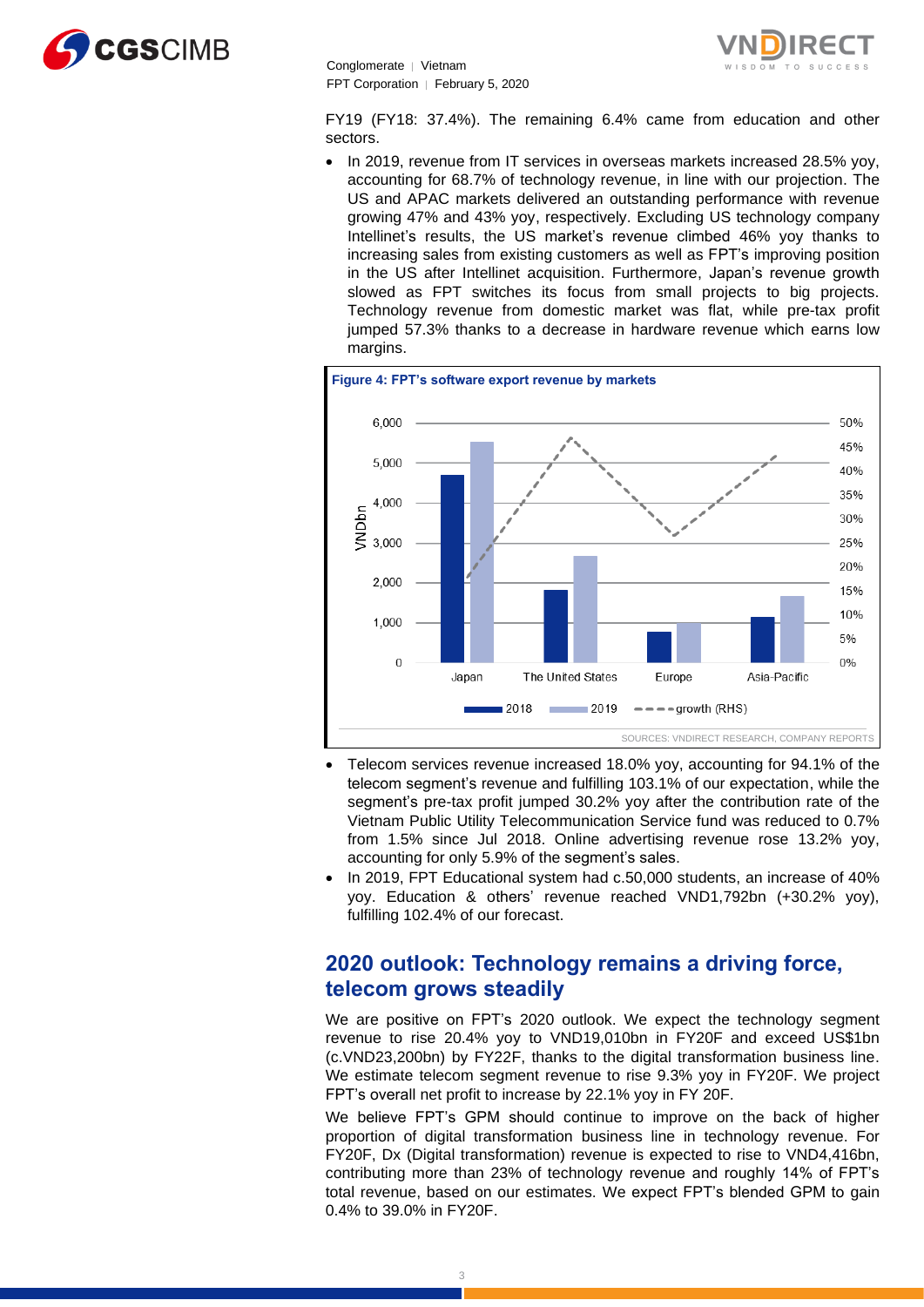



| <b>VNDbn</b>              | 2018     | 2019   | 2020F  | 2021F  | 2022F  | 2023F  |
|---------------------------|----------|--------|--------|--------|--------|--------|
| Net revenue               | 23,214   | 27,717 | 32,452 | 37,570 | 43,292 | 49,823 |
| $\%$ yoy                  | $-45.6%$ | 19.4%  | 17.1%  | 15.8%  | 15.2%  | 15.1%  |
| <b>Technology</b>         | 13,401   | 15,942 | 19,010 | 22,433 | 26,441 | 31,080 |
| $\%$ yoy                  | 20.9%    | 19.0%  | 20.4%  | 18.0%  | 17.9%  | 17.5%  |
| <b>Telecom</b>            | 8.831    | 10,065 | 11,368 | 12,728 | 14.129 | 15.684 |
| $\%$ yoy                  | 15.4%    | 14.0%  | 9.3%   | 12.0%  | 11.0%  | 11.0%  |
| <b>Education % others</b> | 1,376    | 1,750  | 2,073  | 2,408  | 2,722  | 3,059  |
| $\%$ yoy                  | 31.8%    | 27.2%  | 15.7%  | 16.2%  | 13.0%  | 12.4%  |
| <b>Gross profit</b>       | 8,723    | 10,711 | 12,662 | 14,819 | 17,283 | 20,149 |
| <b>Blended GPM</b>        | 37.6%    | 38.6%  | 39.0%  | 39.4%  | 39.9%  | 40.4%  |
| SG&A                      | 5.601    | 6,593  | 7,736  | 8,956  | 10.320 | 11,877 |
| as % of revenue           | 24.1%    | 23.8%  | 23.8%  | 23.8%  | 23.8%  | 23.8%  |
| Pre-tax profit            | 3,858    | 4,665  | 5,686  | 6,725  | 7,929  | 9,346  |
| Profit after tax          | 3,234    | 3,912  | 4.768  | 5,639  | 6,649  | 7,837  |
| Minority interest         | 614      | 776    | 940    | 1,112  | 1,311  | 1,545  |
| Net profit                | 2,620    | 3,135  | 3,828  | 4,527  | 5,338  | 6,292  |
| $\%$ yoy                  | $-10.6%$ | 19.7%  | 22.1%  | 18.3%  | 17.9%  | 17.9%  |

#### **Figure 6: Changes in our forecasts**

|                  |               |        |               |        | The different between          |              |                                                             |
|------------------|---------------|--------|---------------|--------|--------------------------------|--------------|-------------------------------------------------------------|
| (VND bn)         | Old forecast  |        | New forecast  |        | new and old forecasts Comments |              |                                                             |
|                  | FY20F         | FY21F  | FY20F         | FY21F  | FY20F                          | <b>FY21F</b> |                                                             |
| Revenue          | 32,452 37,570 |        | 32.452 37.570 |        | 0.0%                           | $0.0\%$      |                                                             |
| Gross profit     | 12,662        | 14,819 | 12,662        | 14.819 | 0.0%                           | 0.0%         |                                                             |
| Operating profit | 4,906         | 5,840  | 4,925         | 5.863  | 0.4%                           | 0.4%         |                                                             |
| <b>EBT</b>       | 5.729         | 6.779  | 5,686         | 6.725  | $-0.7%$                        |              | -0.8% Lower financial income due to higher increase of debt |
| Profit after tax | 4.775         | 5,651  | 4,768         | 5.639  | $-0.1%$                        | $-0.2%$      |                                                             |
| Net profit       | 3,841         | 4,545  | 3,828         | 4.527  | $-0.3%$                        | $-0.4%$      |                                                             |
| <b>EPS</b>       | 5,662         | 6,670  | 5,643         | 6,674  | $-0.3%$                        | 0.1%         |                                                             |
|                  |               |        |               |        |                                |              | SOURCES: VNDIRECT RESEARCH, COMPANY REPORTS                 |

We reiterate our Add call with an SOP-based TP of VND74,000 due to insignificant changes in our new forecasts. Our valuation is based on the sumof-parts methodology, with P/E-based multiple approach for its three main business segments. Our valuation is derived from the regional FY20F P/E average corresponding to each segment. We apply a 15% discount to technology and telecom peers' median P/E due to the difference in interest rates between Vietnam and other observed countries (e.g. India, the Philippines, Thailand).

| <b>Figure 7: Sum-of-parts valuation</b> |                 |      |                     |                                   |             |
|-----------------------------------------|-----------------|------|---------------------|-----------------------------------|-------------|
| VND bn                                  | <b>NP 2020F</b> | P/E  | <b>Equity value</b> | <b>FPT's Ownership</b>            | Valuation   |
| Technology                              | 2.527           | 13.2 | 33,358              | 100%                              | 33.358      |
| Telecommunication                       | 1.551           | 12.5 | 19.386              | 46%                               | 8.895       |
| Education                               | 690             | 11.5 | 7,940               | 100%                              | 7,940       |
| Total                                   |                 |      |                     |                                   | 50,193      |
| Outstanding shares                      |                 |      |                     |                                   | 678,358,688 |
| Value per share (VND/share)             |                 |      |                     |                                   | 73,992      |
| Target price (rounded) (VND/share)      |                 |      |                     |                                   | 74.000      |
|                                         |                 |      |                     | SOURCES: VNDIRECT RESEARCH ESTIMA |             |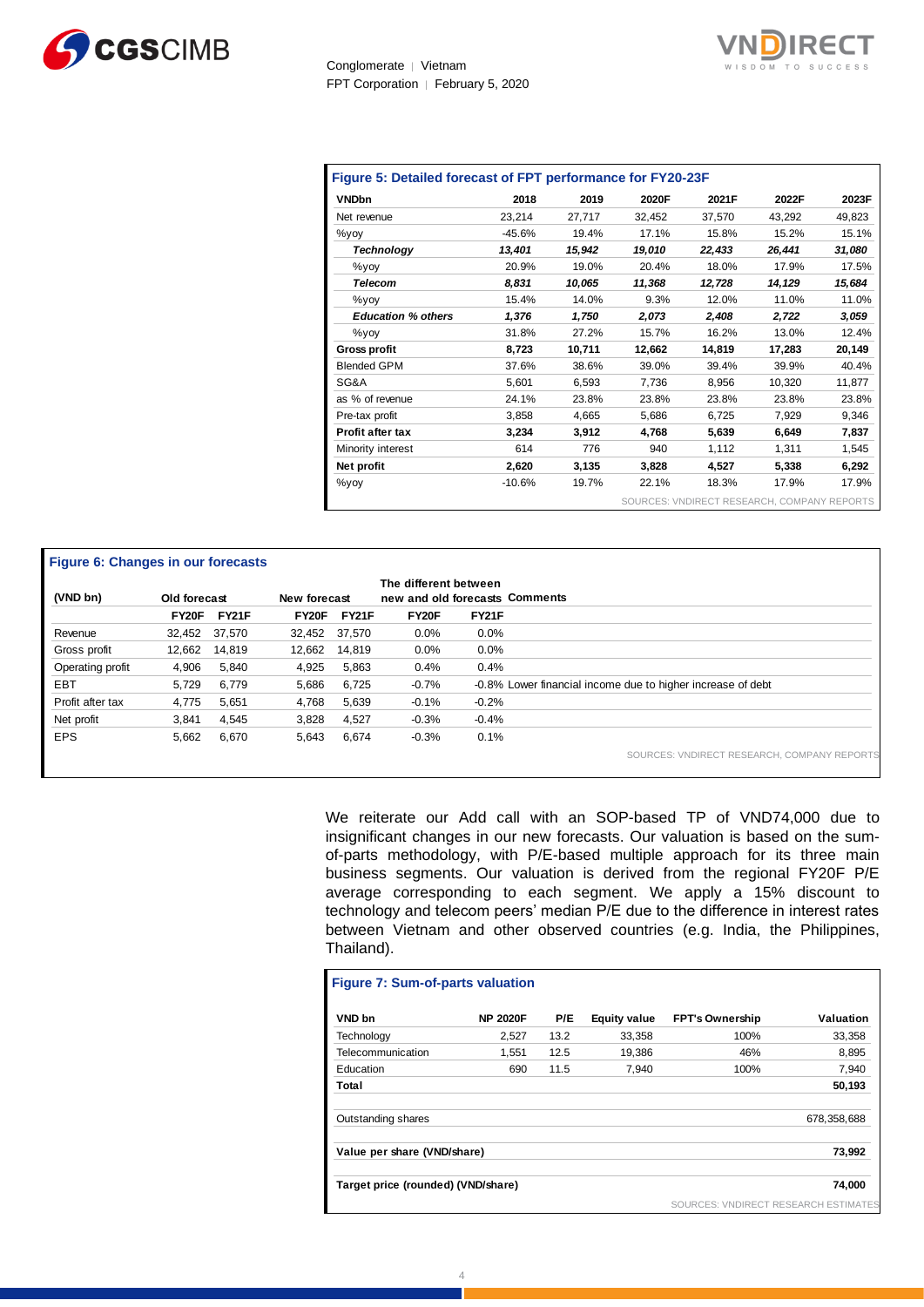



| Company                           | Bloomberg<br><b>Ticker</b> | Recom.        | Share<br>Price  | <b>Target</b><br>Price                                                      | <b>Market Cap</b><br>(US\$m)                                                                                                                                                                                                                                                                                                                                                                                                                                                                                                                                                                                                                                                                                                                                                                                                                                                                                                                                                                                        |              | P/E(x)       | 3-vear EPS<br>CAGR (%) |            | P/BV(x)    |              | Recurring<br><b>ROE (%)</b>                     |              | <b>EV/EBITDA</b> |            | Dividend<br>Yield (%) |
|-----------------------------------|----------------------------|---------------|-----------------|-----------------------------------------------------------------------------|---------------------------------------------------------------------------------------------------------------------------------------------------------------------------------------------------------------------------------------------------------------------------------------------------------------------------------------------------------------------------------------------------------------------------------------------------------------------------------------------------------------------------------------------------------------------------------------------------------------------------------------------------------------------------------------------------------------------------------------------------------------------------------------------------------------------------------------------------------------------------------------------------------------------------------------------------------------------------------------------------------------------|--------------|--------------|------------------------|------------|------------|--------------|-------------------------------------------------|--------------|------------------|------------|-----------------------|
|                                   |                            |               | (local<br>curr) | (local<br>curr)                                                             |                                                                                                                                                                                                                                                                                                                                                                                                                                                                                                                                                                                                                                                                                                                                                                                                                                                                                                                                                                                                                     |              | FY20F FY21F  |                        |            |            |              | FY20F FY21F FY20F FY21F FY20F FY21F FY20F FY21F |              |                  |            |                       |
| <b>FPT CORP</b>                   | <b>FPT VN</b>              | <b>ADD</b>    | 51,800          | 74,000                                                                      | 1,511.8                                                                                                                                                                                                                                                                                                                                                                                                                                                                                                                                                                                                                                                                                                                                                                                                                                                                                                                                                                                                             | 9.6          | 9.0          | 14.2                   | 2.3        | 2.1        | 24.7         | 24.2                                            | 5.2          | 4.6              | 3.9        | 3.9                   |
| Telecom                           |                            |               |                 |                                                                             |                                                                                                                                                                                                                                                                                                                                                                                                                                                                                                                                                                                                                                                                                                                                                                                                                                                                                                                                                                                                                     |              |              |                        |            |            |              |                                                 |              |                  |            |                       |
| <b>TELSTRA CORP</b>               | TLS AU                     | ADD           | 3.82            | 4.46                                                                        | 30,548.7                                                                                                                                                                                                                                                                                                                                                                                                                                                                                                                                                                                                                                                                                                                                                                                                                                                                                                                                                                                                            | 15.8         | 16.4         | 0.2                    | 2.9        | 2.8        | 19.2         | 17.4                                            | 6.9          | 6.9              | 0.0        | 0.0                   |
| <b>TELEKOMUNIKASI</b>             | <b>TLKM IJ</b>             | <b>HOLD</b>   | 3,760           | 4,250                                                                       | 27,158.1                                                                                                                                                                                                                                                                                                                                                                                                                                                                                                                                                                                                                                                                                                                                                                                                                                                                                                                                                                                                            | 15.5         | 13.8         | 14.2                   | 3.3        | 3.1        | 22.2         | 23.2                                            | 6.0          | 5.5              | 4.8        | 5.5                   |
| <b>MAXIS BHD</b>                  | <b>MAXIS MK</b>            | <b>REDUCE</b> | 5.44            | 4.90                                                                        | 10,350.0                                                                                                                                                                                                                                                                                                                                                                                                                                                                                                                                                                                                                                                                                                                                                                                                                                                                                                                                                                                                            | 27.7         | 27.1         | (4.2)                  | 6.0        | 6.0        | 21.6         | 22.1                                            | 13.3         | 13.0             | 3.7        | 3.7                   |
| <b>INTOUCH HOLDINGS</b>           | <b>INTUCH TB</b>           | ADD           | 55.75           | 68.90                                                                       | 5,779.1                                                                                                                                                                                                                                                                                                                                                                                                                                                                                                                                                                                                                                                                                                                                                                                                                                                                                                                                                                                                             | 14.2         | 13.8         | 4.0                    | 4.6        | 4.3        | 33.9         | 32.1                                            | 11.1         | 10.6             | 5.3        | 5.8                   |
| <b>GLOBE TELECOM</b>              | <b>GLO PM</b>              | <b>HOLD</b>   | 1,930           | 2,060                                                                       | 5,063.5                                                                                                                                                                                                                                                                                                                                                                                                                                                                                                                                                                                                                                                                                                                                                                                                                                                                                                                                                                                                             | 14.2         | N/A          | 3.1                    | 3.1        | N/A        | 22.9         | N/A                                             | 6.1          | N/A              | 0.1        | N/A                   |
| PLDT INC                          | <b>TEL PM</b>              | ADD           | 1,020           | 1,780                                                                       | 4,340.3                                                                                                                                                                                                                                                                                                                                                                                                                                                                                                                                                                                                                                                                                                                                                                                                                                                                                                                                                                                                             | 8.7          | 8.3          | (3.4)                  | 1.9        | 2.0        | 20.8         | 22.2                                            | 4.2          | 3.9              | 6.9        | 7.2                   |
| Average                           |                            |               |                 |                                                                             |                                                                                                                                                                                                                                                                                                                                                                                                                                                                                                                                                                                                                                                                                                                                                                                                                                                                                                                                                                                                                     | 16.0         | 15.9         | 2.3                    | 3.6        | 3.6        | 23.4         | 23.4                                            | 7.9          | 8.0              | 3.5        | 4.4                   |
| Median                            |                            |               |                 |                                                                             |                                                                                                                                                                                                                                                                                                                                                                                                                                                                                                                                                                                                                                                                                                                                                                                                                                                                                                                                                                                                                     | 14.9         | 13.8         | 1.7                    | 3.2        | 3.1        | 21.9         | 22.2                                            | 6.5          | 6.9              | 4.3        | 5.5                   |
| <b>Software &amp; IT Services</b> |                            |               |                 |                                                                             |                                                                                                                                                                                                                                                                                                                                                                                                                                                                                                                                                                                                                                                                                                                                                                                                                                                                                                                                                                                                                     |              |              |                        |            |            |              |                                                 |              |                  |            |                       |
| <b>INFOSYS LTD</b>                | <b>INFO IN</b>             | ADD           | 787.9           | 840                                                                         | 47,075.1                                                                                                                                                                                                                                                                                                                                                                                                                                                                                                                                                                                                                                                                                                                                                                                                                                                                                                                                                                                                            | 20.3         | 18.3         | 10.0                   | 5.2        | 4.8        | 25.5         | 27.1                                            | 13.6         | 12.0             | 2.9        | 3.5                   |
| <b>WIPRO LTD</b>                  | <b>WPRO IN</b>             | <b>ADD</b>    | 240.3           | 282                                                                         | 19,258.2 14.2                                                                                                                                                                                                                                                                                                                                                                                                                                                                                                                                                                                                                                                                                                                                                                                                                                                                                                                                                                                                       |              | 13.1         | 9.4                    | 2.5        | 2.2        | 17.6         | 17.7                                            | 9.3          | 8.1              | 1.1        | 2.9                   |
| HCL TECH LTD                      | <b>HCLT IN</b>             | ADD           | 586.5           | 680                                                                         | 22,331.1                                                                                                                                                                                                                                                                                                                                                                                                                                                                                                                                                                                                                                                                                                                                                                                                                                                                                                                                                                                                            | 14.8         | 13.4         | 8.7                    | 3.1        | 2.8        | 23.3         | 22.1                                            | 9.1          | 8.3              | 3.0        | 3.3                   |
| <b>TECH MAHINDRA LT</b>           | <b>TECHM IN</b>            | ADD           | 811.1           | 890                                                                         | 10,985.7                                                                                                                                                                                                                                                                                                                                                                                                                                                                                                                                                                                                                                                                                                                                                                                                                                                                                                                                                                                                            | 16.4         | 14.5         | 9.2                    | 3.3        | 3.0        | 20.7         | 21.7                                            | 10.7         | 8.9              | 3.4        | 3.9                   |
| <b>L&amp;T INFOTECH LTD</b>       | LTI IN                     | ADD           | 1,940.7         | 2,175                                                                       | 4,738.6                                                                                                                                                                                                                                                                                                                                                                                                                                                                                                                                                                                                                                                                                                                                                                                                                                                                                                                                                                                                             | 22.6         | 19.3         | 10.5                   | 5.9        | 4.9        | 28.1         | 27.8                                            | 15.6         | 13.2             | 1.5        | 1.8                   |
| HEXAWARE TECHNOL                  | HEXW IN                    | ADD           | 371.5           | 410                                                                         | 1,555.1                                                                                                                                                                                                                                                                                                                                                                                                                                                                                                                                                                                                                                                                                                                                                                                                                                                                                                                                                                                                             | 15.1         | 13.7         | 11.5                   | 3.7        | 3.2        | 26.1         | 25.0                                            | 10.8         | 9.4              | 2.5        | 2.8                   |
| NIIT LTD                          | NIIT IN                    | <b>REDUCE</b> | 1,922.6         | 1,740                                                                       | 1,685.2                                                                                                                                                                                                                                                                                                                                                                                                                                                                                                                                                                                                                                                                                                                                                                                                                                                                                                                                                                                                             | 25.8         | 21.6         | 15.5                   | 4.9        | 4.6        | 20.3         | 22.0                                            | 15.6         | 13.0             | 1.0        | 2.3                   |
| <b>CYIENT LTD</b>                 | CYL IN                     | <b>ADD</b>    | 481.2           | 600                                                                         | 742.5                                                                                                                                                                                                                                                                                                                                                                                                                                                                                                                                                                                                                                                                                                                                                                                                                                                                                                                                                                                                               | 12.2         | 10.2         | 5.3                    | 1.9        | 1.7        | 16.3         | 17.7                                            | 7.3          | 5.8              | 2.9        | 3.5                   |
| <b>MPHASIS LTD</b>                | <b>MPHL IN</b>             | <b>HOLD</b>   | 913.4           | 945                                                                         | 2,389.3                                                                                                                                                                                                                                                                                                                                                                                                                                                                                                                                                                                                                                                                                                                                                                                                                                                                                                                                                                                                             | 15.0         | 13.6         | 8.8                    | 3.0        | 2.8        | 20.7         | 21.3                                            | 9.4          | 8.4              | 4.0        | 4.4                   |
| MINDTREE LTD                      | <b>MTCL IN</b>             | <b>HOLD</b>   | 907.6           | 915                                                                         | 2,095.7                                                                                                                                                                                                                                                                                                                                                                                                                                                                                                                                                                                                                                                                                                                                                                                                                                                                                                                                                                                                             | 23.6         | 16.9         | 10.6                   | 4.4        | 3.8        | 19.0         | 24.4                                            | 12.8         | 9.8              | 1.9        | 2.8                   |
| L&T TECHNOLOGY S                  | LTTS IN                    | <b>HOLD</b>   | 1,691.0         | 1,680                                                                       | 2,475.7                                                                                                                                                                                                                                                                                                                                                                                                                                                                                                                                                                                                                                                                                                                                                                                                                                                                                                                                                                                                             | 21.6         | 19.1         | 11.3                   | 5.9        | 4.9        | 29.8         | 28.0                                            | 14.7         | 12.8             | 1.4        | 1.6                   |
| Average<br>Median                 |                            |               |                 |                                                                             |                                                                                                                                                                                                                                                                                                                                                                                                                                                                                                                                                                                                                                                                                                                                                                                                                                                                                                                                                                                                                     | 18.3<br>16.4 | 15.8<br>14.5 | 10.1<br>10.0           | 4.0<br>3.7 | 3.5<br>3.2 | 22.5<br>20.7 | 23.2<br>22.1                                    | 11.7<br>10.8 | 10.0<br>9.4      | 2.3<br>2.5 | 3.0<br>2.9            |
|                                   |                            |               |                 |                                                                             | <b>RISKS AND CATALYSTS</b><br>Downside risks >                                                                                                                                                                                                                                                                                                                                                                                                                                                                                                                                                                                                                                                                                                                                                                                                                                                                                                                                                                      |              |              |                        |            |            |              |                                                 |              |                  |            |                       |
|                                   |                            |               |                 |                                                                             | Fierce competition from Chinese and Indian peers in overseas markets and<br>from domestic Internet service providers in the telecom segment.<br>In the global market, India is generally the first IT outsourcing destination for<br>businesses given it has a mature software industry with a large number of<br>skillful IT specialists. As such, we predict that India will continue to be a<br>favourite destination for IT outsourcing. Meanwhile, China's strengths are low<br>costs and productive labour, in our view. We believe that competition from<br>these two countries is a big challenge for FPT in terms of its ability to gain<br>global market share.<br>Domestically, we believe fierce competition from two large state-owned<br>carriers - Viettel (Unlisted) and VNPT (Unlisted) is a concern for FPT in the<br>telecom segment. In order to compete, FPT needs to boost spending on<br>upgrading infrastructure to expand its penetration, which would lead to rising<br>investment costs. |              |              |                        |            |            |              |                                                 |              |                  |            |                       |
|                                   |                            |               |                 | leading recruiting service in Vietnam since 2002, in FY16-18, the number of | Shortage of IT personnel and increase in labour costs are also potential risks<br>for FPT, in our view. According to a survey by Navigos Group (Unlisted) – the                                                                                                                                                                                                                                                                                                                                                                                                                                                                                                                                                                                                                                                                                                                                                                                                                                                     |              |              |                        |            |            |              |                                                 |              |                  |            |                       |

# **RISKS AND CATALYSTS**

### **Downside risks**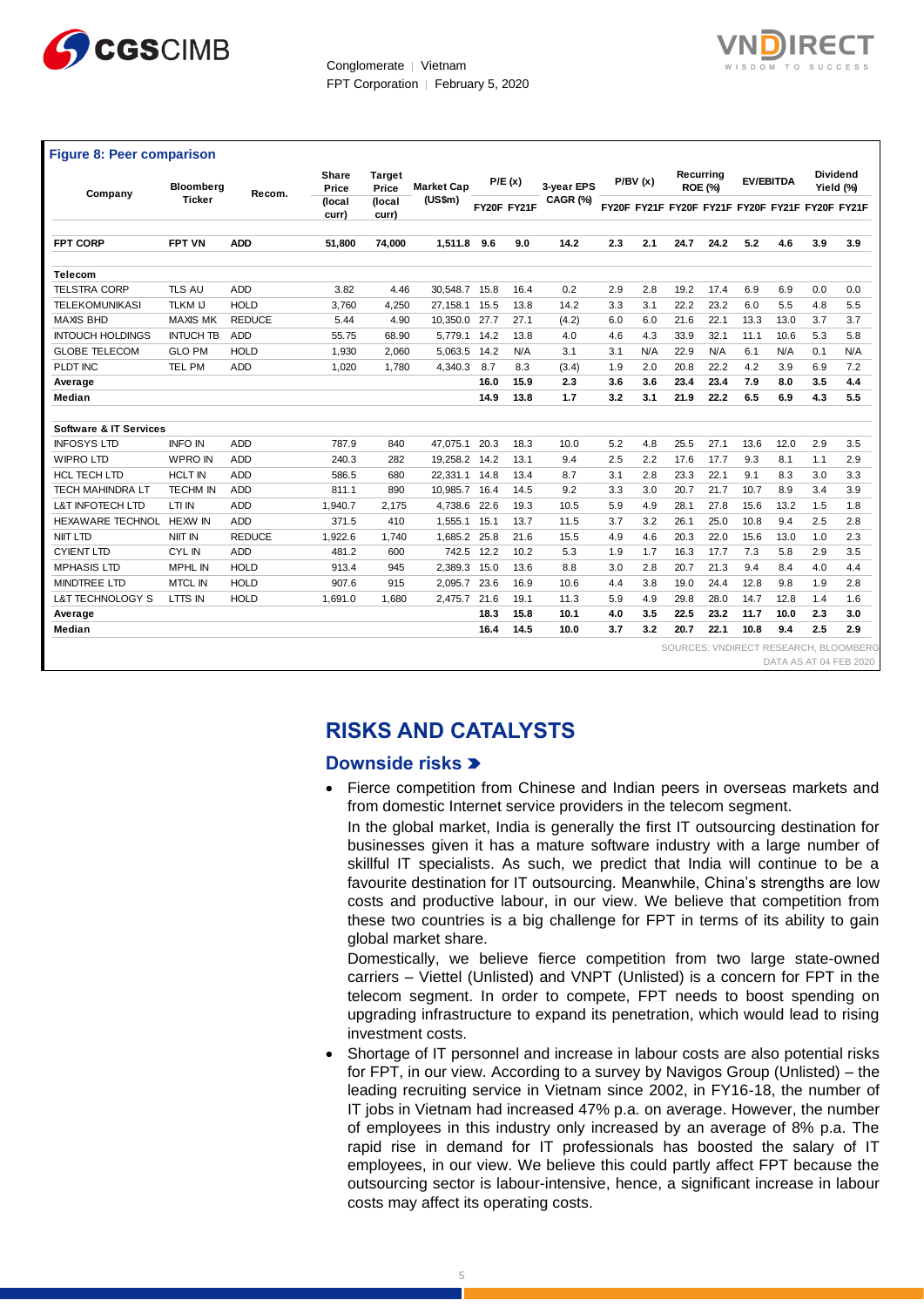



### **Potential re-rating catalysts**

- Divestment by the State Capital Investment Corporation (SCIC): FPT is on the list of 108 businesses that SCIC plans to dispose of in FY20F. SCIC currently holds a 5.9% stake in FPT. Divestments by SCIC tend to catch investors' attention and we believe it may become a catalyst for FPT's share price when SCIC auctions the shares.
- FPT is focusing on M&A to expand its brand and customer base overseas. FPT is considering M&As in either the UK, Singapore or the Middle East which use digital transformation extensively, translating into great potential for the company, in our view. A successful M&A deal will help FPT to increase market share in the host country.
- In FY19, 31.3% of FPT's technology revenue came from the domestic market. where FPT IS (Unlisted) is implementing many government technology projects. Thus, we think that if the government of Vietnam implements an expansionary fiscal policy from FY20F onwards, it may be a catalyst for FPT IS's revenue to grow.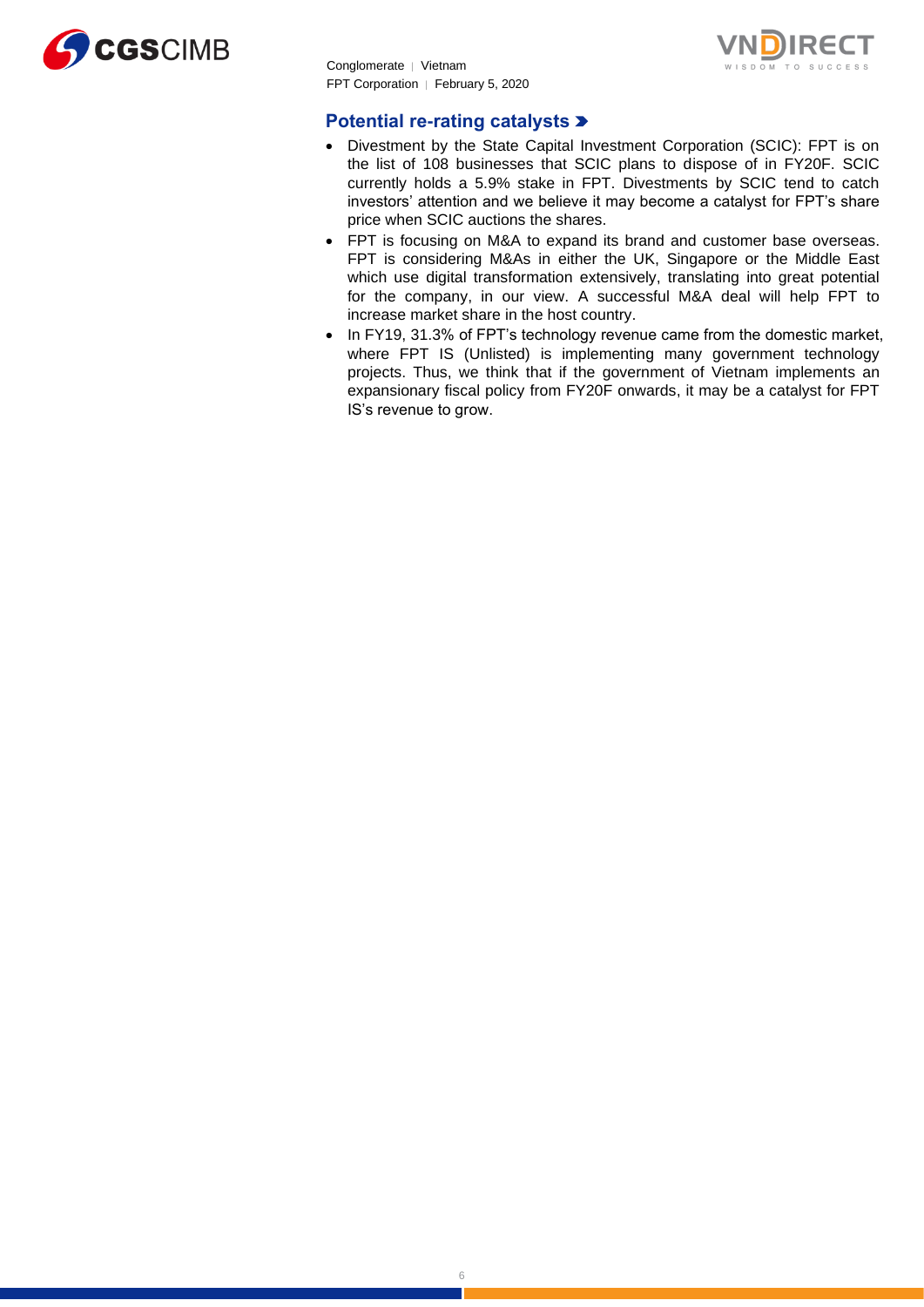



### **BY THE NUMBERS**



### **Profit & Loss**

| (VNDb)                                    | Dec-18A  | Dec-19A  | Dec-20F | Dec-21F  | Dec-22F  |
|-------------------------------------------|----------|----------|---------|----------|----------|
| <b>Total Net Revenues</b>                 | 23,214   | 27,717   | 32,452  | 37,570   | 43,292   |
| <b>Gross Profit</b>                       | 8,723    | 10,711   | 12,662  | 14,819   | 17,283   |
| <b>Operating EBITDA</b>                   | 4,286    | 5,462    | 6,566   | 7,863    | 9,359    |
| Depreciation And Amortisation             | (1, 165) | (1, 344) | (1,641) | (2,000)  | (2, 396) |
| <b>Operating EBIT</b>                     | 3,122    | 4,118    | 4,925   | 5,863    | 6,963    |
| Financial Income/(Expense)                | 234      | 114      | 185     | 232      | 274      |
| Pretax Income/(Loss) from Assoc.          | 439      | 405      | 534     | 579      | 631      |
| Non-Operating Income/(Expense)            | 63       | 28       | 42      | 51       | 62       |
| Profit Before Tax (pre-El)                | 3,858    | 4,665    | 5,686   | 6,725    | 7,929    |
| <b>Exceptional Items</b>                  |          |          |         |          |          |
| <b>Pre-tax Profit</b>                     | 3,858    | 4,665    | 5,686   | 6,725    | 7,929    |
| Taxation                                  | (624)    | (753)    | (918)   | (1,086)  | (1,280)  |
| Exceptional Income - post-tax             |          |          |         |          |          |
| <b>Profit After Tax</b>                   | 3.234    | 3.912    | 4.768   | 5,639    | 6,649    |
| Minority Interests                        | (614)    | (776)    | (940)   | (1, 112) | (1, 311) |
| <b>Preferred Dividends</b>                |          |          |         |          |          |
| FX Gain/(Loss) - post tax                 |          |          |         |          |          |
| Other Adjustments - post-tax              |          |          |         |          |          |
| <b>Net Profit</b>                         | 2,620    | 3,135    | 3,828   | 4,527    | 5,338    |
| <b>Recurring Net Profit</b>               | 2,620    | 3,135    | 3,828   | 4,527    | 5,338    |
| <b>Fully Diluted Recurring Net Profit</b> | 2,620    | 3,135    | 3,828   | 4,527    | 5,338    |

#### **Cash Flow**

| Dec-18A  | Dec-19A  | Dec-20F  | Dec-21F  | Dec-22F  |
|----------|----------|----------|----------|----------|
| 4.286    | 5,462    | 6,566    | 7,863    | 9,359    |
|          |          |          |          |          |
| (111)    | (566)    | (79)     | 37       | 37       |
|          |          |          |          |          |
| (183)    | 25       | 489      | 524      | 570      |
| (178)    | (197)    | 13       | 18       | 23       |
| 204      | 155      | 214      | 266      | 313      |
| (430)    | (723)    | (918)    | (1,086)  | (1, 280) |
| 3,588    | 4,157    | 6,285    | 7,622    | 9,022    |
| (2, 454) | (2, 713) | (3, 349) | (3,739)  | (4, 169) |
| 1        | (1)      | $\Omega$ | 0        | 0        |
|          |          |          |          |          |
| (1, 244) | 91       | (1, 102) | (1, 167) | (1, 159) |
| (3,697)  | (2,623)  | (4, 451) | (4,906)  | (5, 329) |
| 2.235    | 205      | 787      | 865      | 952      |
| 27       | 32       | $\Omega$ | $\Omega$ | O        |
| $\Omega$ | (0)      | $\Omega$ | $\Omega$ | O        |
| (1,708)  | (2, 238) | (1, 865) | (2,052)  | (2, 257) |
|          |          |          |          |          |
| $\Omega$ | $\Omega$ | $\Omega$ | $\Omega$ | 0        |
| 553      | (2,002)  | (1,079)  | (1, 187) | (1, 305) |
| 445      | (468)    | 755      | 1,529    | 2,388    |
| 2,126    | 1,738    | 2,621    | 3,581    | 4,645    |
| 130      | 1,900    | 2,251    | 3,174    | 4,198    |
|          |          |          |          |          |

SOURCES: VNDIRECT RESEARCH, COMPANY REPORTS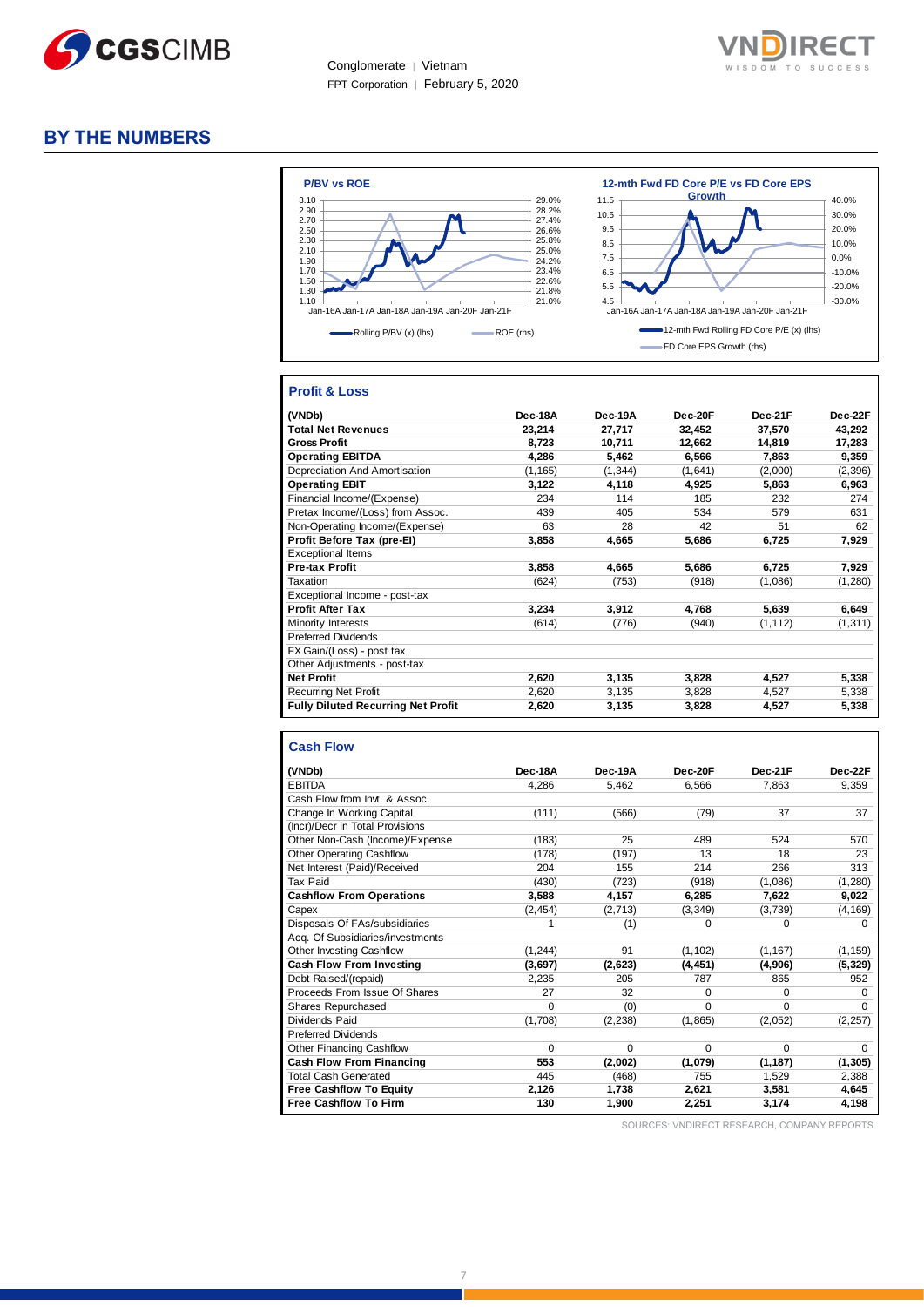



### **BY THE NUMBERS… cont'd**

| <b>Balance Sheet</b>                       |         |          |          |          |          |
|--------------------------------------------|---------|----------|----------|----------|----------|
| (VNDb)                                     | Dec-18A | Dec-19A  | Dec-20F  | Dec-21F  | Dec-22F  |
| <b>Total Cash And Equivalents</b>          | 9.494   | 10,236   | 12.093   | 14.788   | 18.336   |
| <b>Total Debtors</b>                       | 6.174   | 6.088    | 7.206    | 8.343    | 9,613    |
| Inventories                                | 1.341   | 1.284    | 1.532    | 1.761    | 2,013    |
| <b>Total Other Current Assets</b>          | 1.397   | 1.430    | 1.864    | 1.987    | 2.289    |
| <b>Total Current Assets</b>                | 18,406  | 19,038   | 22,695   | 26,879   | 32,252   |
| <b>Fixed Assets</b>                        | 5.210   | 6.297    | 7.824    | 9.342    | 10.853   |
| Total Investments                          | 2.202   | 2.497    | 2.973    | 3.488    | 4.049    |
| Intangible Assets                          | 1.630   | 1.420    | 1.131    | 1.068    | 1.003    |
| <b>Total Other Non-Current Assets</b>      | 2.309   | 4.407    | 4.879    | 5.634    | 6,487    |
| <b>Total Non-current Assets</b>            | 11.351  | 14.621   | 16,807   | 19,532   | 22,392   |
| Short-term Debt                            | 6.599   | 7.516    | 8,268    | 9.094    | 10.004   |
| Current Portion of Long-Term Debt          |         |          |          |          |          |
| <b>Total Creditors</b>                     | 4.958   | 5.094    | 5.923    | 6.819    | 7.807    |
| <b>Other Current Liabilities</b>           | 2.894   | 3.681    | 4.288    | 5.072    | 6,131    |
| <b>Total Current Liabilities</b>           | 14.451  | 16.291   | 18,479   | 20.985   | 23,942   |
| <b>Total Long-term Debt</b>                | 367     | 350      | 385      | 423      | 466      |
| Hybrid Debt - Debt Component               |         |          |          |          |          |
| <b>Total Other Non-Current Liabilities</b> | 164     | 143      | 175      | 202      | 231      |
| <b>Total Non-current Liabilities</b>       | 531     | 493      | 560      | 625      | 697      |
| <b>Total Provisions</b>                    | U       | $\Omega$ | $\Omega$ | $\Omega$ | $\Omega$ |
| <b>Total Liabilities</b>                   | 14,982  | 16.784   | 19.040   | 21,610   | 24,639   |
| Shareholders' Equity                       | 12.473  | 14.040   | 16.938   | 20,446   | 24,657   |
| Minority Interests                         | 2.302   | 2.835    | 3.525    | 4,354    | 5,348    |
| <b>Total Equity</b>                        | 14.775  | 16,875   | 20,462   | 24,800   | 30,004   |

### **Key Ratios**

|                                  | Dec-18A    | Dec-19A | Dec-20F | Dec-21F | Dec-22F |
|----------------------------------|------------|---------|---------|---------|---------|
| Revenue Growth                   | $(45.6\%)$ | 19.4%   | 17.1%   | 15.8%   | 15.2%   |
| Operating EBITDA Growth          | 1.9%       | 27.4%   | 20.2%   | 19.7%   | 19.0%   |
| Operating EBITDA Margin          | 18.5%      | 19.7%   | 20.2%   | 20.9%   | 21.6%   |
| Net Cash Per Share (VND)         | 4.121      | 3,493   | 4.611   | 6.421   | 8,713   |
| BVPS (VND)                       | 20.327     | 20.697  | 22.699  | 24.910  | 27,309  |
| <b>Gross Interest Cover</b>      | 13.10      | 11.24   | 11.83   | 12.80   | 13.82   |
| <b>Effective Tax Rate</b>        | 16.2%      | 16.1%   | 16.1%   | 16.1%   | 16.1%   |
| Net Dividend Payout Ratio        | 58.5%      | 43.3%   | 39.0%   | 36.3%   | 33.8%   |
| <b>Accounts Receivables Days</b> | 79.83      | 70.29   | 65.95   | 66.20   | 66.35   |
| <b>Inventory Days</b>            | 29.73      | 28.17   | 26.04   | 26.42   | 26.48   |
| <b>Accounts Payables Days</b>    | 60.32      | 55.68   | 52.71   | 52.10   | 52.23   |
| <b>ROIC</b> (%)                  | 37.3%      | 40.3%   | 40.5%   | 41.2%   | 42.9%   |
| ROCE (%)                         | 18.0%      | 20.0%   | 20.6%   | 20.8%   | 20.8%   |
| Return On Average Assets         | 11.0%      | 12.0%   | 12.5%   | 12.6%   | 12.6%   |

| <b>Key Drivers</b>                   |         |         |         |         |         |
|--------------------------------------|---------|---------|---------|---------|---------|
|                                      | Dec-18A | Dec-19A | Dec-20F | Dec-21F | Dec-22F |
| Rev. growth (%, main biz.)           | 20.9%   | 19.0%   | 20.4%   | 18.0%   | 17.9%   |
| EBITDA mgns (%, main biz.)           | N/A     | N/A     | N/A     | N/A     | N/A     |
| Rev. as % of total (main biz.)       | 57.7%   | 57.4%   | 58.6%   | 59.7%   | 61.1%   |
| EBITDA as % of total (main biz.)     | N/A     | N/A     | N/A     | N/A     | N/A     |
| Rev. growth (%, 2ndary biz.)         | 15.4%   | 14.0%   | 9.3%    | 12.0%   | 11.0%   |
| EBITDA mgns (%, 2ndary biz.)         | N/A     | N/A     | N/A     | N/A     | N/A     |
| Rev. as % of total (2ndary biz.)     | 38.0%   | 36.3%   | 35.0%   | 33.9%   | 32.6%   |
| EBITDA as % of total (2ndary biz.)   | N/A     | N/A     | N/A     | N/A     | N/A     |
| Rev. growth (%, tertiary biz.)       | 31.8%   | 27.2%   | 15.7%   | 16.2%   | 13.0%   |
| EBITDA mgns (%, tertiary biz.)       | N/A     | N/A     | N/A     | N/A     | N/A     |
| Rev.as % of total (tertiary biz.)    | 5.9%    | 6.3%    | 6.4%    | 6.4%    | 6.3%    |
| EBITDA as % of total (tertiary biz.) | N/A     | N/A     | N/A     | N/A     | N/A     |

SOURCES: VNDIRECT RESEARCH, COMPANY REPORTS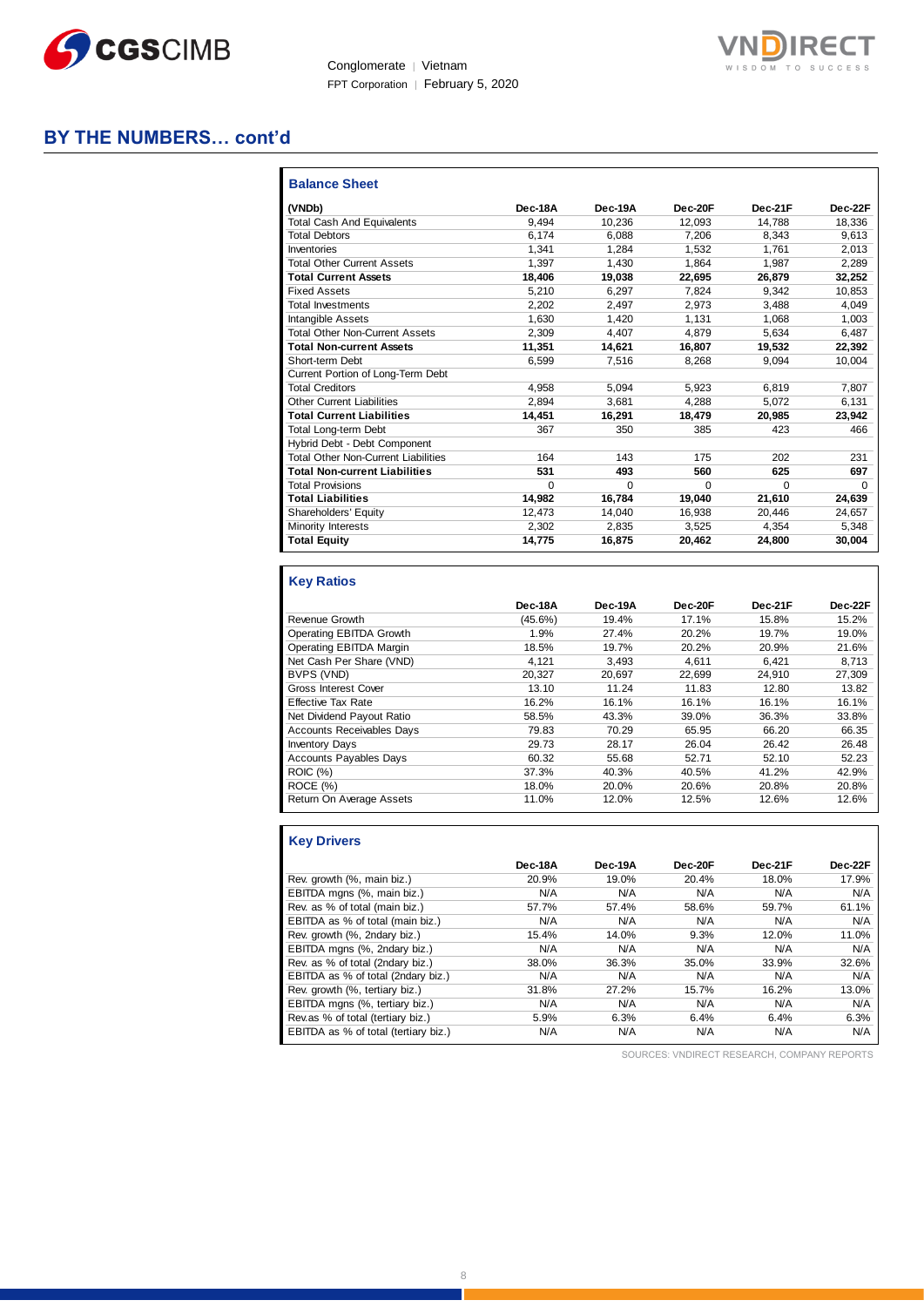



#### **DISCLAIMER**

The content of this report (including the views and opinions expressed therein, and the information comprised therein) has been prepared by and belongs to VNDIRECT Securities Corporation, and is distributed by CGS-CIMB pursuant to an arrangement between VNDIRECT Securities Corporation and CGS-CIMB. VNDIRECT Securities Corporation is not an affiliate of CGS-CIMB.

This report is not directed to, or intended for distribution to or use by, any person or entity who is a citizen or resident of or located in any locality, state, country or other jurisdiction where such distribution, publication, availability or use would be contrary to law or regulation.

By accepting this report, the recipient hereof represents and warrants that he is entitled to receive such report in accordance with the restrictions set forth below and agrees to be bound by the limitations contained herein (including the "Restrictions on Distributions" set out below). Any failure to comply with these limitations may constitute a violation of law. This publication is being supplied to you strictly on the basis that it will remain confidential. No part of this report may be (i) copied, photocopied, duplicated, stored or reproduced in any form by any means or (ii) redistributed or passed on, directly or indirectly, to any other person in whole or in part, for any purpose without the prior written consent of CGS-CIMB.

The information contained in this research report is prepared from data believed to be correct and reliable at the time of issue of this report.

VNDIRECT Securities Corporation may or may not issue regular reports on the subject matter of this report at any frequency and may cease to do so or change the periodicity of reports at any time. Neither VNDIRECT Securities Corporation nor CGS-CIMB is under any obligation to update this report in the event of a material change to the information contained in this report. Neither VNDIRECT Securities Corporation nor CGS-CIMB has any and will accept any, obligation to (i) check or ensure that the contents of this report remain current, reliable or relevant, (ii) ensure that the content of this report constitutes all the information a prospective investor may require, (iii) ensure the adequacy, accuracy, completeness, reliability or fairness of any views, opinions and information, and accordingly, VNDIRECT Securities Corporation, CGS-CIMB and their respective affiliates and related persons including China Galaxy International Financial Holdings Limited ("CGIFHL") and CIMB Group Sdn. Bhd. ("CIMBG") and their respective related corporations (and their respective directors, associates, connected persons and/or employees) shall not be liable in any manner whatsoever for any consequences (including but not limited to any direct, indirect or consequential losses, loss of profits and damages) of any reliance thereon or usage thereof. In particular, VNDIRECT Securities Corporation and CGS-CIMB disclaim all responsibility and liability for the views and opinions set out in this report.

Unless otherwise specified, this report is based upon reasonable sources. Such sources will, unless otherwise specified, for market data, be market data and prices available from the main stock exchange or market where the relevant security is listed, or, where appropriate, any other market. Information on the accounts and business of company(ies) will generally be based on published statements of the company(ies), information disseminated by regulatory information services, other publicly available information and information resulting from our research. Whilst every effort is made to ensure that statements of facts made in this report are accurate, all estimates, projections, forecasts, expressions of opinion and other subjective judgments contained in this report are based on assumptions considered to be reasonable as of the date of the document in which they are contained and must not be construed as a representation that the matters referred to therein will occur. Past performance is not a reliable indicator of future performance. The value of investments may go down as well as up and those investing may, depending on the investments in question, lose more than the initial investment. No report shall constitute an offer or an invitation by or on behalf of CGS-CIMB or VNDIRECT Securities Corporation, or their respective affiliates (including CGIFHL, CIMBG and their respective related corporations) to any person to buy or sell any investments.

CGS-CIMB and/or VNDIRECT Securities Corporation and/or their respective affiliates and related corporations (including CGIFHL, CIMBG and their respective related corporations), their respective directors, associates, connected parties and/or employees may own or have positions in securities of the company(ies) covered in this research report or any securities related thereto and may from time to time add to or dispose of, or may be materially interested in, any such securities. Further, CGS-CIMB and/or VNDIRECT Securities Corporation, and/or their respective affiliates and their respective related corporations (including CGIFHL, CIMBG and their respective related corporations) do and seek to do business with the company(ies) covered in this research report and may from time to time act as market maker or have assumed an underwriting commitment in securities of such company(ies), may sell them to or buy them from customers on a principal basis and may also perform or seek to perform significant investment banking, advisory, underwriting or placement services for or relating to such company(ies) as well as solicit such investment, advisory or other services from any entity mentioned in this report.

CGS-CIMBand/or VNDIRECT Securities Corporation and/or their respective affiliates (including CGIFHL, CIMBG and their respective related corporations) may enter into an agreement with the company(ies) covered in this report relating to the production of research reports. CGS-CIMB and/or VNDIRECT Securities Corporation may disclose the contents of this report to the company(ies) covered by it and may have amended the contents of this report following such disclosure.

The analyst responsible for the production of this report hereby certifies that the views expressed herein accurately and exclusively reflect his or her personal views and opinions about any and all of the issuers or securities analysed in this report and were prepared independently and autonomously. No part of the compensation of the analyst(s) was, is, or will be directly or indirectly related to the inclusion of specific recommendations(s) or view(s) in this report. The analyst(s) who prepared this research report is prohibited from receiving any compensation, incentive or bonus based on specific investment banking transactions or for providing a specific recommendation for, or view of, a particular company. Information barriers and other arrangements may be established where necessary to prevent conflicts of interests arising. However, the analyst(s) may receive compensation that is based on his/their coverage of company(ies) in the performance of his/their duties or the performance of his/their recommendations and the research personnel involved in the preparation of this report may also participate in the solicitation of the businesses as described above. In reviewing this research report, an investor should be aware that any or all of the foregoing, among other things, may give rise to real or potential conflicts of interest. Additional information is, subject to the duties of confidentiality, available on request.

The term "VNDIRECT Securities Corporation" shall, unless the context otherwise requires, mean VNDIRECT Securities Corporation and its affiliates, subsidiaries and related companies. The term "CGS-CIMB" shall denote, where appropriate, the relevant entity distributing or disseminating the report in the particular jurisdiction referenced below, or, in every other case except as otherwise stated herein, CGS-CIMB Securities International Pte. Ltd. and its affiliates, subsidiaries and related corporations.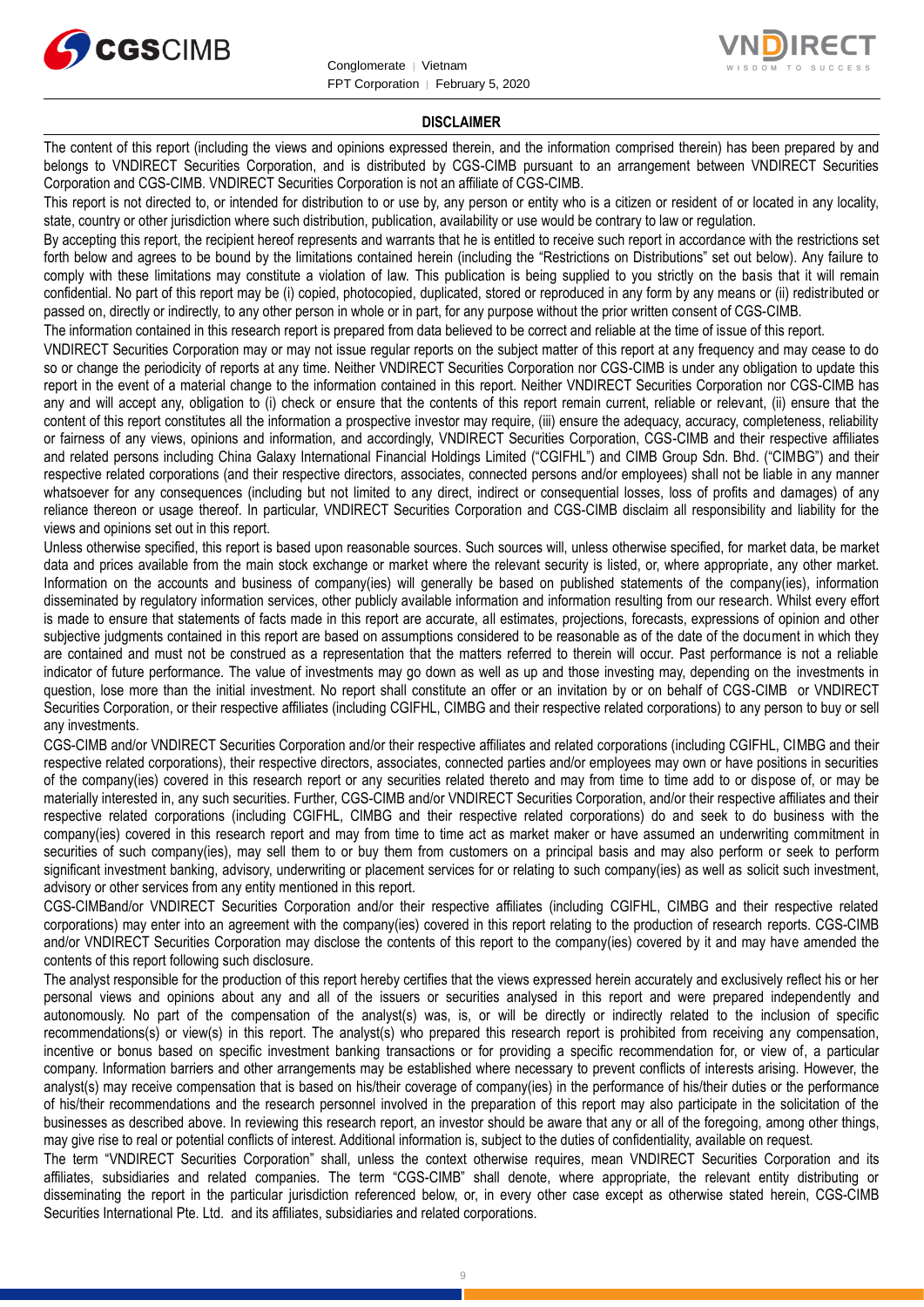



| Country     | <b>CGS-CIMB Entity</b>                                                            | <b>Regulated by</b>                                             |
|-------------|-----------------------------------------------------------------------------------|-----------------------------------------------------------------|
| Hong Kong   | CGS-CIMB Securities (Hong Kong) Limited                                           | Securities and Futures Commission Hong Kong                     |
| India       | CGS-CIMB Securities (India) Private Limited                                       | Securities and Exchange Board of India (SEBI)                   |
| Indonesia   | PT CGS-CIMB Sekuritas Indonesia                                                   | Financial Services Authority of Indonesia                       |
| Malaysia    | CGS-CIMB Securities Sdn. Bhd. (formerly known<br>as Jupiter Securities Sdn. Bhd.) | Securities Commission Malaysia                                  |
| Singapore   | CGS-CIMB Research Pte. Ltd.                                                       | Monetary Authority of Singapore                                 |
| South Korea | CGS-CIMB Securities (Hong Kong) Limited,<br>Korea Branch                          | Financial Services Commission and Financial Supervisory Service |
| Thailand    | CGS-CIMB Securities (Thailand) Co. Ltd.                                           | Securities and Exchange Commission Thailand                     |

(i) As of January 31, 2020 VNDIRECT Securities Corporation has a proprietary position in the securities (which may include but not limited to shares, warrants, call warrants and/or any other derivatives) in the following company or companies covered or recommended in this report:  $(a)$  -

(ii) As of February 5, 2020, the analyst(s) who prepared this report, and the associate(s), has / have an interest in the securities (which may include but not limited to shares, warrants, call warrants and/or any other derivatives) in the following company or companies covered or recommended in this report:

(a) -

This report does not purport to contain all the information that a prospective investor may require. CGS-CIMB, VNDIRECT Securities Corporation and their respective affiliates (including CGIFHL, CIMBG and their related corporations) do not make any guarantee, representation or warranty, express or implied, as to the adequacy, accuracy, completeness, reliability or fairness of any such information and opinion contained in this report. None of CGS-CIMB, VNDIRECT Securities Corporation and their respective affiliates and related persons (including CGIFHL, CIMBG and their related corporations) shall be liable in any manner whatsoever for any consequences (including but not limited to any direct, indirect or consequential losses, loss of profits and damages) of any reliance thereon or usage thereof.

This report is general in nature and has been prepared for information purposes only. It is intended for circulation amongst CGS-CIMB's and its affiliates' (including CGIFHL's, CIMBG's and their respective related corporations') clients generally and does not have regard to the specific investment objectives, financial situation and the particular needs of any specific person who may receive this report. The information and opinions in this report are not and should not be construed or considered as an offer, recommendation or solicitation to buy or sell the subject securities, related investments or other financial instruments or any derivative instrument, or any rights pertaining thereto.

Investors are advised to make their own independent evaluation of the information contained in this research report, consider their own individual investment objectives, financial situation and particular needs and consult their own professional and financial advisers as to the legal, business, financial, tax and other aspects before participating in any transaction in respect of the securities of company(ies) covered in this research report. The securities of such company(ies) may not be eligible for sale in all jurisdictions or to all categories of investors.

### Restrictions on Distributions

**Australia:** Despite anything in this report to the contrary, this research is issued by VNDIRECT Securities Corporation and provided in Australia by CGS-CIMB Securities (Singapore) Pte. Ltd. and CGS-CIMB Securities (Hong Kong) Limited. This research is only available in Australia to persons who are "wholesale clients" (within the meaning of the Corporations Act 2001 (Cth) and is supplied solely for the use of such wholesale clients and shall not be distributed or passed on to any other person. You represent and warrant that if you are in Australia, you are a "wholesale client". This research is of a general nature only and has been prepared without taking into account the objectives, financial situation or needs of the individual recipient. CGS-CIMB Securities (Singapore) Pte. Ltd. and CGS-CIMB Securities (Hong Kong) Limited do not hold, and are not required to hold an Australian financial services license. CGS-CIMB Securities (Singapore) Pte. Ltd. and CGS-CIMB Securities (Hong Kong) Limited rely on "passporting" exemptions for entities appropriately licensed by the Monetary Authority of Singapore (under ASIC Class Order 03/1102) and the Securities and Futures Commission in Hong Kong (under ASIC Class Order 03/1103).

**Canada:** This research report has not been prepared in accordance with the disclosure requirements of Dealer Member Rule 3400 – Research Restrictions and Disclosure Requirements of the Investment Industry Regulatory Organization of Canada. For any research report distributed by CIBC, further disclosures related to CIBC conflicts of interest can be found at https://researchcentral.cibcwm.com.

**China:** For the purpose of this report, the People's Republic of China ("PRC") does not include the Hong Kong Special Administrative Region, the Macau Special Administrative Region or Taiwan. The distributor of this report has not been approved or licensed by the China Securities Regulatory Commission or any other relevant regulatory authority or governmental agency in the PRC. This report contains only marketing information. The distribution of this report is not an offer to buy or sell to any person within or outside PRC or a solicitation to any person within or outside of PRC to buy or sell any instruments described herein. This report is being issued outside the PRC to a limited number of institutional investors and may not be provided to any person other than the original recipient and may not be reproduced or used for any other purpose.

**France:** Only qualified investors within the meaning of French law shall have access to this report. This report shall not be considered as an offer to subscribe to, or used in connection with, any offer for subscription or sale or marketing or direct or indirect distribution of financial instruments and it is not intended as a solicitation for the purchase of any financial instrument.

**Germany:** This report is only directed at persons who are professional investors as defined in sec 31a(2) of the German Securities Trading Act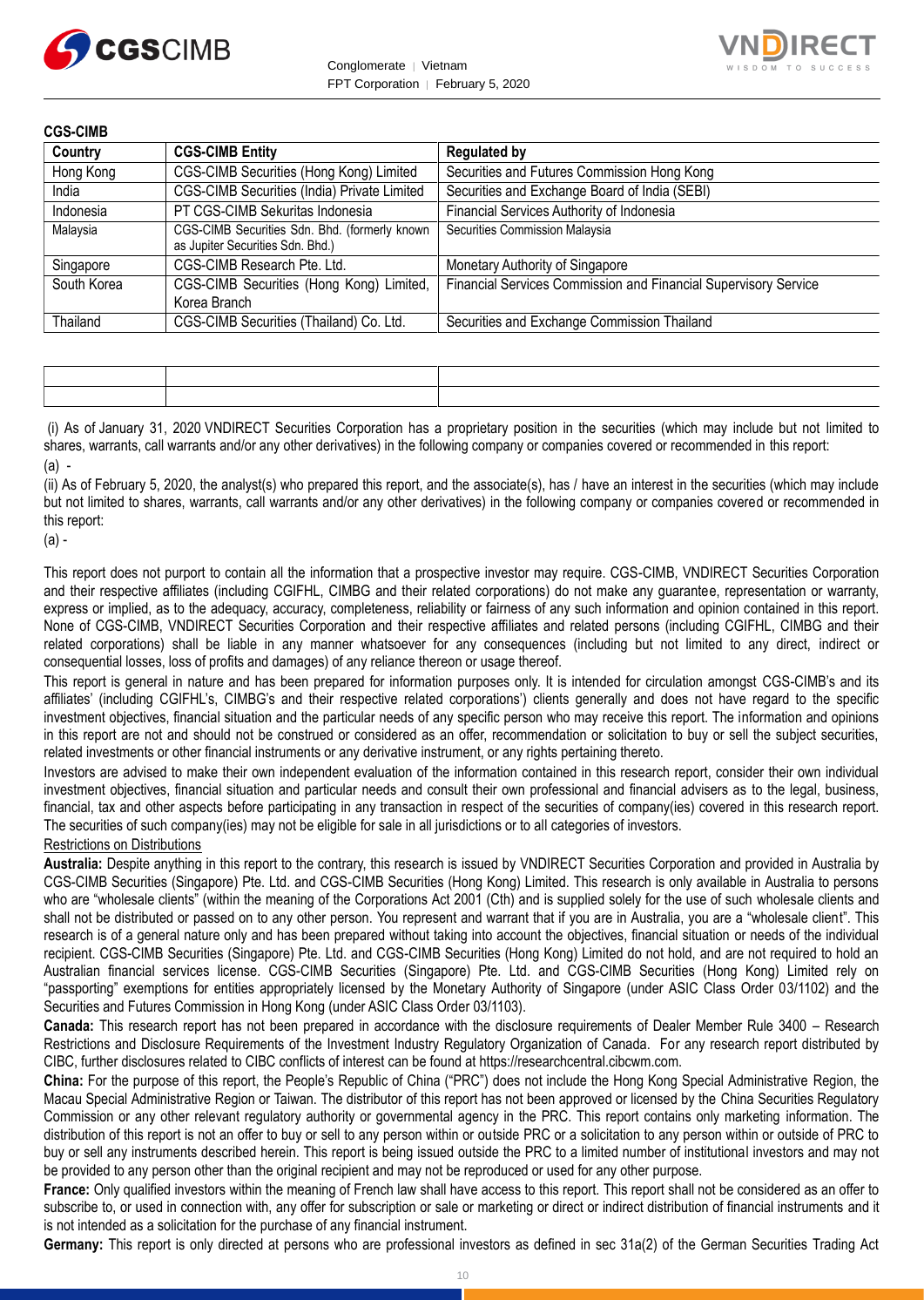



(WpHG). This publication constitutes research of a non-binding nature on the market situation and the investment instruments cited here at the time of the publication of the information.

The current prices/yields in this issue are based upon closing prices from Bloomberg as of the day preceding publication. Please note that neither the German Federal Financial Supervisory Agency (BaFin), nor any other supervisory authority exercises any control over the content of this report.

**Hong Kong:** This report is issued by VNDIRECT Securities Corporation and distributed in Hong Kong by CGS-CIMB Securities (Hong Kong) Limited ("CHK") which is licensed in Hong Kong by the Securities and Futures Commission for Type 1 (dealing in securities), Type 4 (advising on securities) and Type 6 (advising on corporate finance) activities. Any investors wishing to purchase or otherwise deal in the securities covered in this report should contact the Head of Sales at CGS-CIMB Securities (Hong Kong) Limited. The views and opinions in this research report are of VNDIRECT Securities Corporation as of the date hereof and are subject to change. If the Financial Services and Markets Act of the United Kingdom or the rules of the Financial Conduct Authority apply to a recipient, our obligations owed to such recipient therein are unaffected. CHK has no obligation to update the opinion or the information in this research report.

CHK does not make a market on other securities mentioned in the report.

#### **India:**

This report is issued by VNDIRECT Securities Corporation and distributed in India by CGS-CIMB Securities (India) Private Limited ("CGS-CIMB India"). CGS-CIMB India is a subsidiary of CGS-CIMB Securities International Pte. Ltd. which in turn is a 50:50 joint venture company of CGIFHL and CIMBG. The details of the members of the group of companies of CGS-CIMB can be found at www.cgs-cimb.com, CGIFHL at www.chinastock.com.hk/en/ACG/ContactUs/index.aspx and CIMBG at www.cimb.com/en/who-we-are.html. CGS-CIMB India is registered with the National Stock Exchange of India Limited and BSE Limited as a trading and clearing member (Merchant Banking Number: INM000012037) under the Securities and Exchange Board of India (Stock Brokers and Sub-Brokers) Regulations, 1992. In accordance with the provisions of Regulation 4(g) of the Securities and Exchange Board of India (Investment Advisers) Regulations, 2013, CGS-CIMB India is not required to seek registration with the Securities and Exchange Board of India ("SEBI") as an Investment Adviser. CGS-CIMB India is registered with SEBI (SEBI Registration Number: INZ000157134) as a Research Analyst (INH000000669) pursuant to the SEBI (Research Analysts) Regulations, 2014 ("Regulations").

This report does not take into account the particular investment objectives, financial situations, or needs of the recipients. It is not intended for and does not deal with prohibitions on investment due to law/jurisdiction issues etc. which may exist for certain persons/entities. Recipients should rely on their own investigations and take their own professional advice before investment.

The report is not a "prospectus" as defined under Indian Law, including the Companies Act, 2013, and is not, and shall not be, approved by, or filed or registered with, any Indian regulator, including any Registrar of Companies in India, SEBI, any Indian stock exchange, or the Reserve Bank of India. No offer, or invitation to offer, or solicitation of subscription with respect to any such securities listed or proposed to be listed in India is being made, or intended to be made, to the public, or to any member or section of the public in India, through or pursuant to this report.

The research analysts, strategists or economists principally responsible for the preparation of this research report are segregated from the other activities of CGS-CIMB India and they have received compensation based upon various factors, including quality, accuracy and value of research, firm profitability or revenues, client feedback and competitive factors. Research analysts', strategists' or economists' compensation is not linked to investment banking or capital markets transactions performed or proposed to be performed by CGS-CIMB India or its affiliates.

CGS-CIMB India does not have actual / beneficial ownership of 1% or more securities of the subject company in this research report, at the end of the month immediately preceding the date of publication of this research report. However, since affiliates of CGS-CIMB India are engaged in the financial services business, they might have in their normal course of business financial interests or actual / beneficial ownership of one per cent or more in various companies including the subject company in this research report.

CGS-CIMB India or its associates, may: (a) from time to time, have long or short position in, and buy or sell the securities of the subject company in this research report; or (b) be engaged in any other transaction involving such securities and earn brokerage or other compensation or act as a market maker in the financial instruments of the subject company in this research report or act as an advisor or lender/borrower to such company or may have any other potential conflict of interests with respect to any recommendation and other related information and opinions.

CGS-CIMB India, its associates and the analyst engaged in preparation of this research report have not received any compensation for investment banking, merchant banking or brokerage services from the subject company mentioned in the research report in the past 12 months.

CGS-CIMB India, its associates and the analyst engaged in preparation of this research report have not managed or co-managed public offering of securities for the subject company mentioned in the research report in the past 12 months. The analyst from CGS-CIMB India engaged in preparation of this research report or his/her relative (a) do not have any financial interests in the subject company mentioned in this research report; (b) do not own 1% or more of the equity securities of the subject company mentioned in the research report as of the last day of the month preceding the publication of the research report; (c) do not have any material conflict of interest at the time of publication of the research report.

**Indonesia:** This report is issued by VNDIRECT Securities Corporation and distributed by PT CGS-CIMB Sekuritas Indonesia ("CGS-CIMB Indonesia"). The views and opinions in this research report are not our own but of VNDIRECT Securities Corporation as of the date hereof and are subject to change. CGS-CIMB Indonesia has no obligation to update the opinion or the information in this research report. This report is for private circulation only to clients of CGS-CIMB Indonesia. Neither this report nor any copy hereof may be distributed in Indonesia or to any Indonesian citizens wherever they are domiciled or to Indonesian residents except in compliance with applicable Indonesian capital market laws and regulations.

This research report is not an offer of securities in Indonesia. The securities referred to in this research report have not been registered with the Financial Services Authority (Otoritas Jasa Keuangan) pursuant to relevant capital market laws and regulations, and may not be offered or sold within the territory of the Republic of Indonesia or to Indonesian citizens through a public offering or in circumstances which constitute an offer within the meaning of the Indonesian capital market law and regulations.

**Ireland:** CGS-CIMB is not an investment firm authorised in the Republic of Ireland and no part of this document should be construed as CGS-CIMB acting as, or otherwise claiming or representing to be, an investment firm authorised in the Republic of Ireland.

**Malaysia:** This report is issued by VNDIRECT Securities Corporation and distributed in Malaysia by CGS-CIMB Securities Sdn. Bhd. (formerly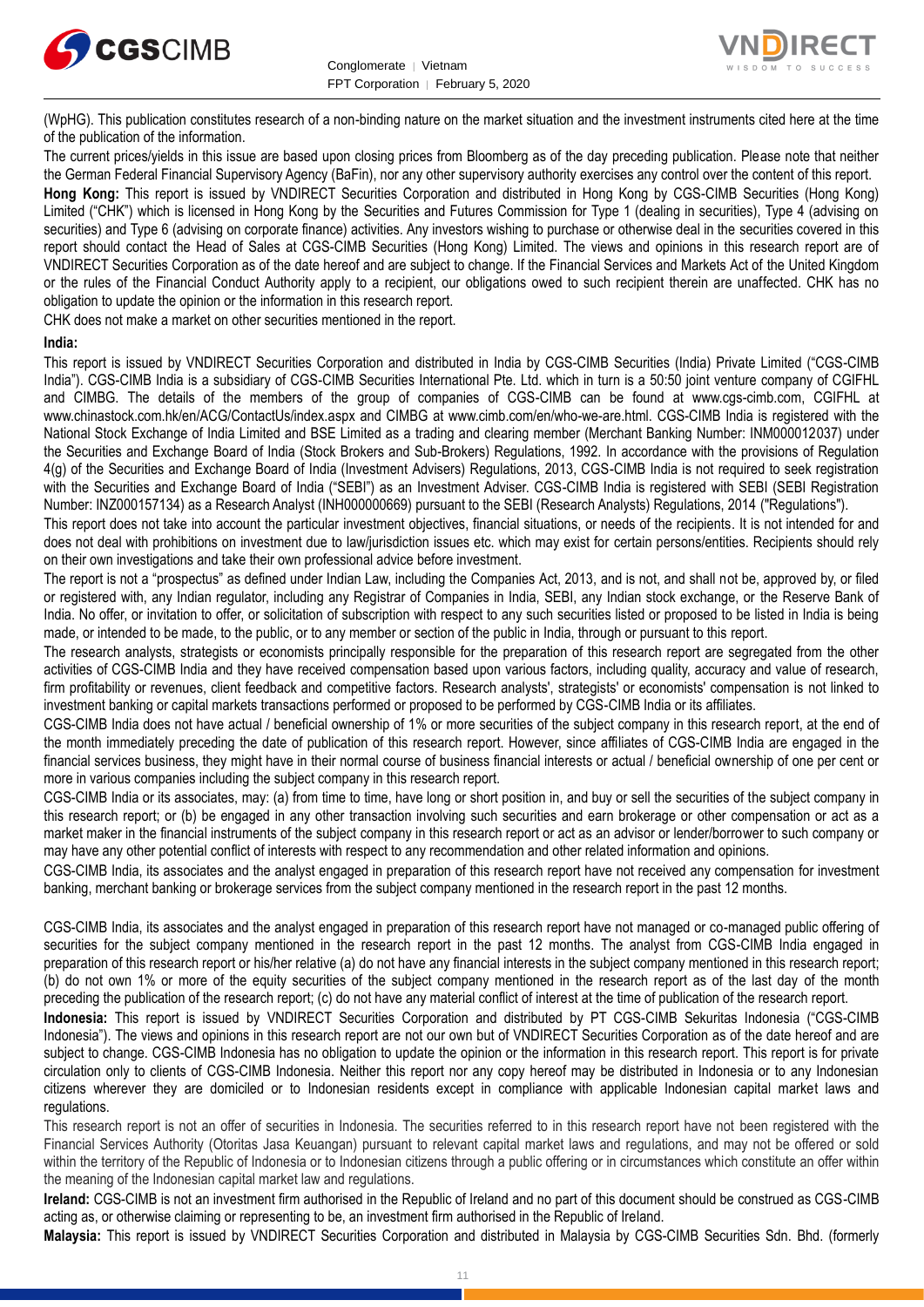



known as Jupiter Securities Sdn. Bhd.) ("CGS-CIMB Malaysia") solely for the benefit of and for the exclusive use of our clients. Recipients of this report are to contact CGS-CIMB Malaysia, at 29th Floor Menara CIMB No. 1 Jalan Stesen Sentral 2, Kuala Lumpur Sentral 50470 Kuala Lumpur, Malaysia, in respect of any matters arising from or in connection with this report. CGS-CIMB Malaysia has no obligation to update, revise or reaffirm the opinion or the information in this research report after the date of this report.

**New Zealand:** In New Zealand, this report is for distribution only to persons who are wholesale clients pursuant to section 5C of the Financial Advisers Act 2008.

**Singapore:** This report is issued by VNDIRECT Securities Corporation and distributed by CGS-CIMB Research Pte Ltd ("CGS-CIMBR"). CGS-CIMBR is a financial adviser licensed under the Financial Advisers Act, Cap 110 ("FAA") for advising on investment products, by issuing or promulgating research analyses or research reports, whether in electronic, print or other form. Accordingly CGS-CIMBR is a subject to the applicable rules under the FAA unless it is able to avail itself to any prescribed exemptions.

Recipients of this report are to contact CGS-CIMB Research Pte Ltd, 50 Raffles Place, #16-02 Singapore Land Tower, Singapore in respect of any matters arising from, or in connection with this report. CGS-CIMBR has no obligation to update the opinion or the information in this research report. This publication is strictly confidential and is for private circulation only. If you have not been sent this report by CGS-CIMBR directly, you may not rely, use or disclose to anyone else this report or its contents.

If the recipient of this research report is not an accredited investor, expert investor or institutional investor, CGS-CIMBR accepts legal responsibility for the contents of the report without any disclaimer limiting or otherwise curtailing such legal responsibility. If the recipient is an accredited investor, expert investor or institutional investor, the recipient is deemed to acknowledge that CGS-CIMBR is exempt from certain requirements under the FAA and its attendant regulations, and as such, is exempt from complying with the following :

(a) Section 25 of the FAA (obligation to disclose product information);

(b) Section 27 (duty not to make recommendation with respect to any investment product without having a reasonable basis where you may be reasonably expected to rely on the recommendation) of the FAA;

(c) MAS Notice on Information to Clients and Product Information Disclosure [Notice No. FAA-N03];

(d) MAS Notice on Recommendation on Investment Products [Notice No. FAA-N16];

(e) Section 36 (obligation on disclosure of interest in securities), and

(f) any other laws, regulations, notices, directive, guidelines, circulars and practice notes which are relates to the above, to the extent permitted by applicable laws, as may be amended from time to time, and any other laws, regulations, notices, directive, guidelines, circulars, and practice notes as we may notify you from time to time. In addition, the recipient who is an accredited investor, expert investor or institutional investor acknowledges that a CGS-CIMBR is exempt from Section 27 of the FAA, the recipient will also not be able to file a civil claim against CGS-CIMBR for any loss or damage arising from the recipient's reliance on any recommendation made by CGS-CIMBR which would otherwise be a right that is available to the recipient under Section 27 of the FAA, the recipient will also not be able to file a civil claim against CGS-CIMBR for any loss or damage arising from the recipient's reliance on any recommendation made by CGS-CIMBR which would otherwise be a right that is available to the recipient under Section 27 of the FAA.

CGS-CIMBR, its affiliates and related corporations, their directors, associates, connected parties and/or employees may own or have positions in securities of the company(ies) covered in this research report or any securities related thereto and may from time to time add to or dispose of, or may be materially interested in, any such securities. Further, CGS-CIMBR, its affiliates and its related corporations do and seek to do business with the company(ies) covered in this research report and may from time to time act as market maker or have assumed an underwriting commitment in securities of such company(ies), may sell them to or buy them from customers on a principal basis and may also perform or seek to perform significant investment banking, advisory, underwriting or placement services for or relating to such company(ies) as well as solicit such investment, advisory or other services from any entity mentioned in this report.

As of February 5, 2020,, CGS-CIMBR does not have a proprietary position in the recommended securities in this report.

CGS-CIMBR does not make a market on the securities mentioned in the report.

**South Korea:** This report is issued by VNDIRECT Securities Corporation and distributed in South Korea by CGS-CIMB Securities (Hong Kong) Limited, Korea Branch ("CGS-CIMB Korea") which is licensed as a cash equity broker, and regulated by the Financial Services Commission and Financial Supervisory Service of Korea. In South Korea, this report is for distribution only to professional investors under Article 9(5) of the Financial Investment Services and Capital Market Act of Korea ("FSCMA").

**Spain:** This document is a research report and it is addressed to institutional investors only. The research report is of a general nature and not personalised and does not constitute investment advice so, as the case may be, the recipient must seek proper advice before adopting any investment decision. This document does not constitute a public offering of securities.

CGS-CIMB is not registered with the Spanish Comision Nacional del Mercado de Valores to provide investment services.

**Sweden:** This report contains only marketing information and has not been approved by the Swedish Financial Supervisory Authority. The distribution of this report is not an offer to sell to any person in Sweden or a solicitation to any person in Sweden to buy any instruments described herein and may not be forwarded to the public in Sweden.

**Switzerland:** This report has not been prepared in accordance with the recognized self-regulatory minimal standards for research reports of banks issued by the Swiss Bankers' Association (Directives on the Independence of Financial Research).

**Thailand:** This report is issued by VNDIRECT Securities Corporation and distributed by CGS-CIMB Securities (Thailand) Co. Ltd. ("CGS-CIMB Thailand") based upon sources believed to be reliable (but their accuracy, completeness or correctness is not guaranteed). The statements or expressions of opinion herein were arrived at after due and careful consideration for use as information for investment. Such opinions are subject to change without notice and CGS-CIMB Thailand has no obligation to update the opinion or the information in this research report.

CGS-CIMB Thailand may act or acts as Market Maker, and issuer and offerer of Derivative Warrants and Structured Note which may have the following securities as its underlying securities. Investors should carefully read and study the details of the derivative warrants in the prospectus before making investment decisions.

AAV, ADVANC, AEONTS, AMATA, AOT, AWC, BANPU, BBL, BCH, BCP, BCPG, BDMS, BEC, BEM, BGC, BGRIM, BH, BJC, BPP, BTS, CBG,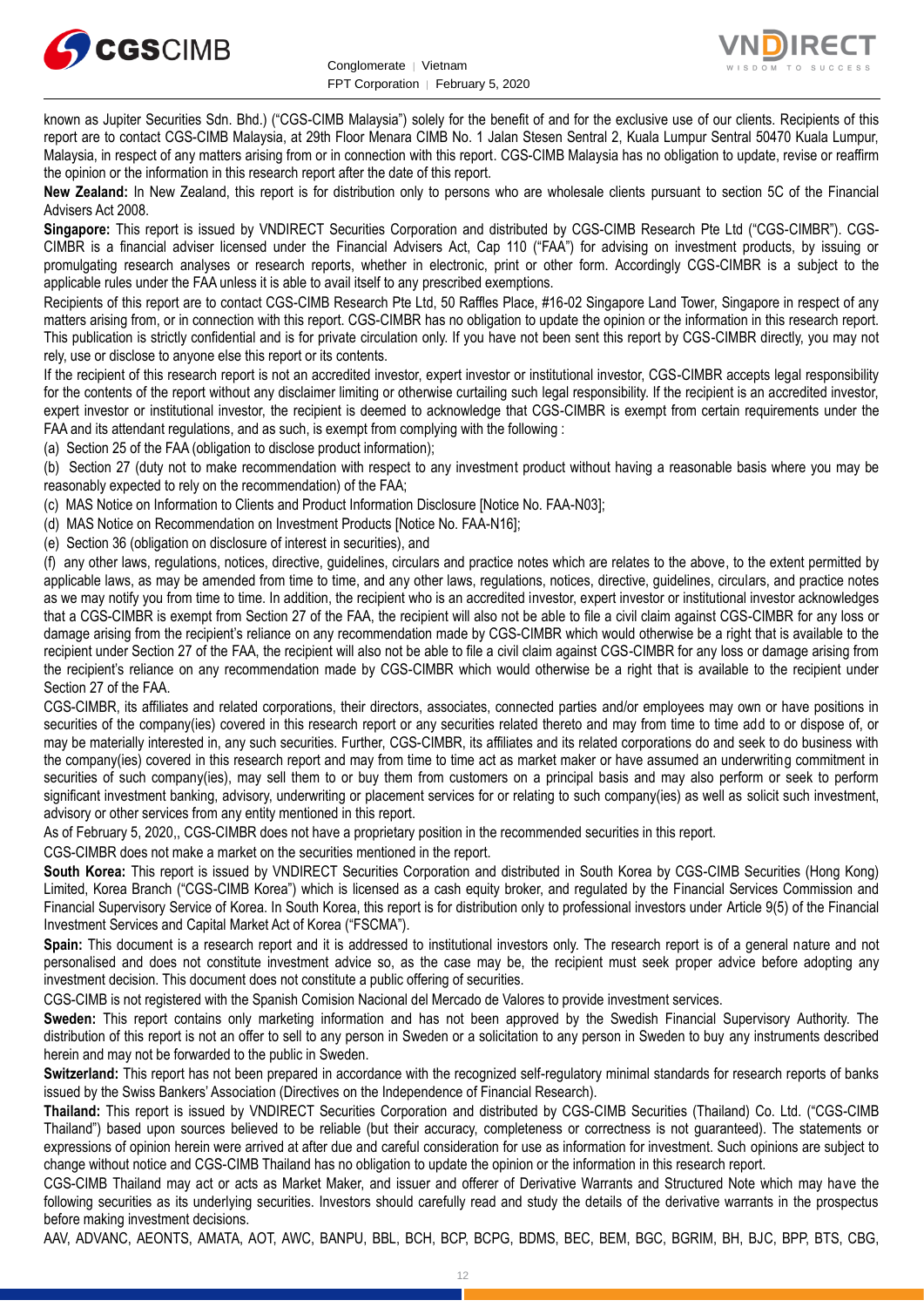



CENTEL, CHG, CK, CKP, COM7, CPALL, CPF, CPN, DELTA, DTAC, EA, EGCO, EPG, ERW, ESSO, GFPT, GLOBAL, GPSC, GULF, GUNKUL, HANA, HMPRO, INTUCH, IRPC, IVL, JAS, JMT, KBANK, KCE, KKP, KTB, KTC, LH, MAJOR, MBK, MEGA, MINT, MTC, ORI, OSP, PLANB, PRM, PSH, PSL, PTG, PTT, PTTEP, PTTGC, QH, RATCH, RS, SAWAD, SCB, SCC, SGP, SPALI, SPRC, STA, STEC, STPI, SUPER, TASCO, TCAP, THAI, THANI, THG, TISCO, TKN, TMB, TOA, TOP, TPIPP, TQM, TRUE, TTW, TU, VGI, WHA, BEAUTY, JMART, LPN, SISB, WORK.

#### **Corporate Governance Report:**

The disclosure of the survey result of the Thai Institute of Directors Association ("IOD") regarding corporate governance is made pursuant to the policy of the Office of the Securities and Exchange Commission. The survey of the IOD is based on the information of a company listed on the Stock Exchange of Thailand and the Market for Alternative Investment disclosed to the public and able to be accessed by a general public investor. The result, therefore, is from the perspective of a third party. It is not an evaluation of operation and is not based on inside information.

The survey result is as of the date appearing in the Corporate Governance Report of Thai Listed Companies. As a result, the survey result may be changed after that date. CGS-CIMB Thailand does not confirm nor certify the accuracy of such survey result.

| Score.<br>Range:               | 100<br>۵O<br>ັບ | $^{\circ}$<br>ЯC<br>vu<br>vũ | $\overline{\phantom{a}}$<br>$\overline{\phantom{a}}$<br>.,<br>. . | $\overline{\phantom{a}}$<br>$\sim$<br><b>Below</b><br>U<br>וש | .No<br>: Result<br>urvev |
|--------------------------------|-----------------|------------------------------|-------------------------------------------------------------------|---------------------------------------------------------------|--------------------------|
| <b>Description</b><br>ription. | xcellent        | verv<br>000ن                 | 200 <sup>o</sup><br>ouuu                                          | N/A                                                           |                          |

**United Arab Emirates:** The distributor of this report has not been approved or licensed by the UAE Central Bank or any other relevant licensing authorities or governmental agencies in the United Arab Emirates. This report is strictly private and confidential and has not been reviewed by, deposited or registered with UAE Central Bank or any other licensing authority or governmental agencies in the United Arab Emirates. This report is being issued outside the United Arab Emirates to a limited number of institutional investors and must not be provided to any person other than the original recipient and may not be reproduced or used for any other purpose. Further, the information contained in this report is not intended to lead to the sale of investments under any subscription agreement or the conclusion of any other contract of whatsoever nature within the territory of the United Arab Emirates.

**United Kingdom and European Economic Area (EEA):** In the United Kingdom and European Economic Area, this material is issued by VNDIRECT Securities Corporation and is being distributed by CGS-CIMB Securities (UK) Limited ("CGS-CIMB UK"). CGS-CIMB UK is authorized and regulated by the Financial Conduct Authority and its registered office is at 27 Knightsbridge, London, SW1X7YB. The material distributed by CGS-CIMB UK has been prepared in accordance with CGS-CIMB's policies for managing conflicts of interest arising as a result of publication and distribution of this material. This material is for distribution only to, and is solely directed at, selected persons on the basis that those persons: (a) are eligible counterparties and professional clients of CGS-CIMB UK; (b) have professional experience in matters relating to investments falling within Article 19(5) of the Financial Services and Markets Act 2000 (Financial Promotion) Order 2005 (as amended, the "Order"), (c) fall within Article 49(2)(a) to (d) ("high net worth companies, unincorporated associations etc") of the Order; (d) are outside the United Kingdom subject to relevant regulation in each jurisdiction, material(all such persons together being referred to as "relevant persons"). This material is directed only at relevant persons and must not be acted on or relied on by persons who are not relevant persons. Any investment or investment activity to which this material relates is available only to relevant persons and will be engaged in only with relevant persons.

Where this material is labelled as non-independent, it does not provide an impartial or objective assessment of the subject matter and does not constitute independent "research" (cannot remove research from here under the applicable rules of the Financial Conduct Authority in the UK. Consequently, any such non-independent material will not have been prepared in accordance with legal requirements designed to promote the independence of research (cannot remove research from here) and will not subject to any prohibition on dealing ahead of the dissemination of research. Any such non-independent material must be considered as a marketing communication.

**United States:** This research report is issued by VNDIRECT Securities Corporation and distributed in the United States of America by CGS-CIMB Securities (USA) Inc, a U.S. registered broker-dealer and a related company of CGS-CIMB Securities Sdn. Bhd. (formerly known as Jupiter Securities Sdn. Bhd.), CGS-CIMB Research Pte Ltd, PT CGS-CIMB Sekuritas Indonesia, CGS-CIMB Securities (Thailand) Co. Ltd, CGS-CIMB Securities (Hong Kong) Limited and CGS-CIMB Securities (India) Private Limited, and is distributed solely to persons who qualify as "U.S. Institutional Investors" as defined in Rule 15a-6 under the Securities and Exchange Act of 1934. This communication is only for Institutional Investors whose ordinary business activities involve investing in shares, bonds, and associated securities and/or derivative securities and who have professional experience in such investments. Any person who is not a U.S. Institutional Investor or Major Institutional Investor must not rely on this communication. The delivery of this research report to any person in the United States of America is not a recommendation to effect any transactions in the securities discussed herein, or an endorsement of any opinion expressed herein. CGS-CIMB Securities (USA) Inc, is a FINRA/SIPC member and takes responsibility for the content of this report. For further information or to place an order in any of the abovementioned securities please contact a registered representative of CGS-CIMB Securities (USA) Inc.

CGS-CIMB Securities (USA) Inc. does not make a market on other securities mentioned in the report.

CGS-CIMB Securities (USA) Inc. has not managed or co-managed a public offering of any of the securities mentioned in the past 12 months.

CGS-CIMB Securities (USA) Inc. has not received compensation for investment banking services from any of the company mentioned in the past 12 months.

CGS-CIMB Securities (USA) Inc. neither expects to receive nor intends to seek compensation for investment banking services from any of the company mentioned within the next 3 months.

**Other jurisdictions:** In any other jurisdictions, except if otherwise restricted by laws or regulations, this report is only for distribution to professional, institutional or sophisticated investors as defined in the laws and regulations of such jurisdictions.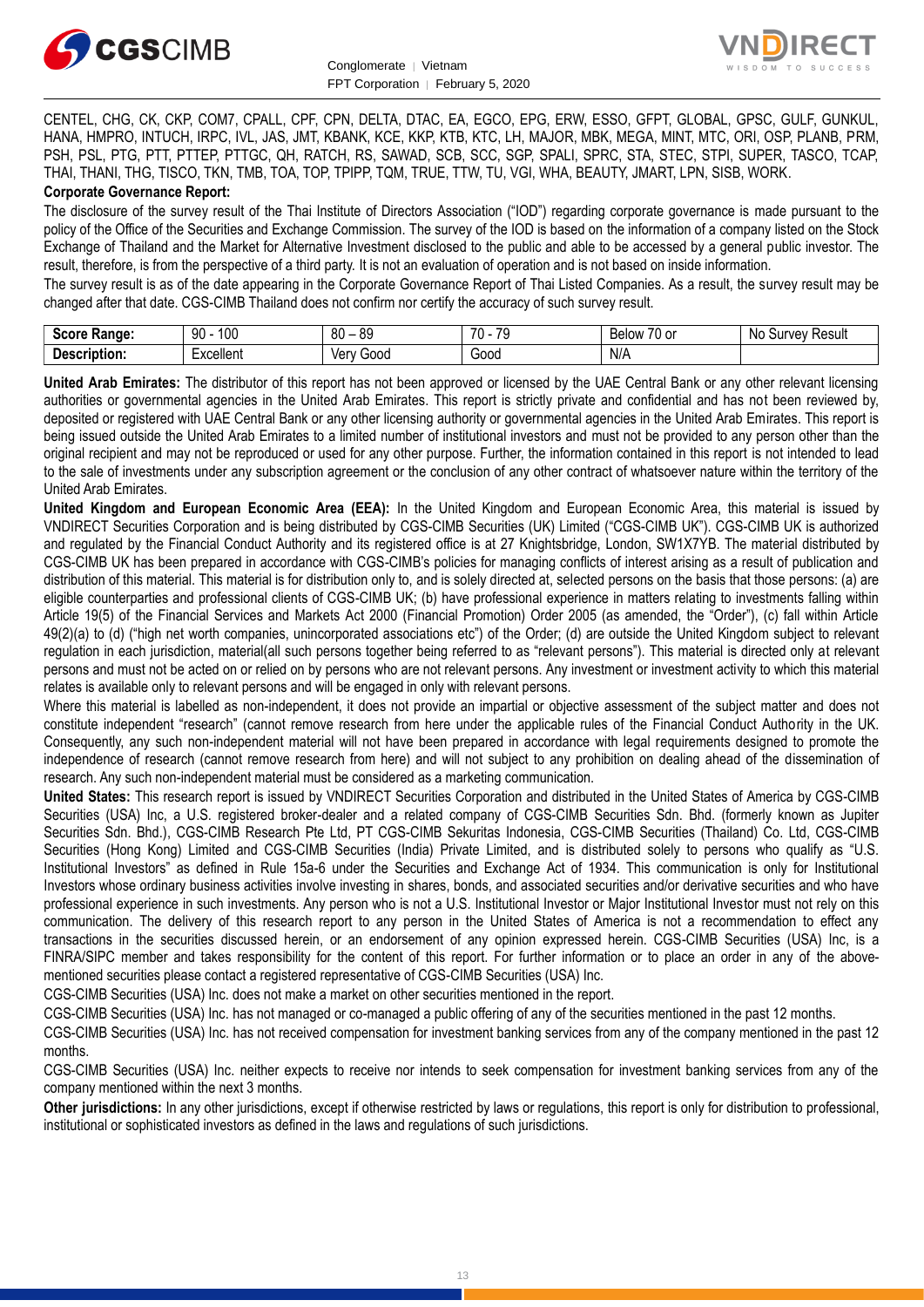



|                                                                    | Conglomerate   Vietnam                                                                             | WISDOM TO                      |  |  |  |
|--------------------------------------------------------------------|----------------------------------------------------------------------------------------------------|--------------------------------|--|--|--|
|                                                                    | FPT Corporation   February 5, 2020                                                                 |                                |  |  |  |
|                                                                    |                                                                                                    |                                |  |  |  |
|                                                                    | Distribution of stock ratings and investment banking clients for quarter ended on 31 December 2019 |                                |  |  |  |
| 798 companies under coverage for quarter ended on 31 December 2019 |                                                                                                    |                                |  |  |  |
|                                                                    | Rating Distribution (%)                                                                            | Investment Banking clients (%) |  |  |  |
| hhA                                                                | 61.4%                                                                                              | $0.0\%$                        |  |  |  |
| Hold                                                               | 25.2%                                                                                              | $0.0\%$                        |  |  |  |
| Reduce                                                             | 13.4%                                                                                              | $0.0\%$                        |  |  |  |

### **Spitzer Chart for stock being researched ( 2 year data )**

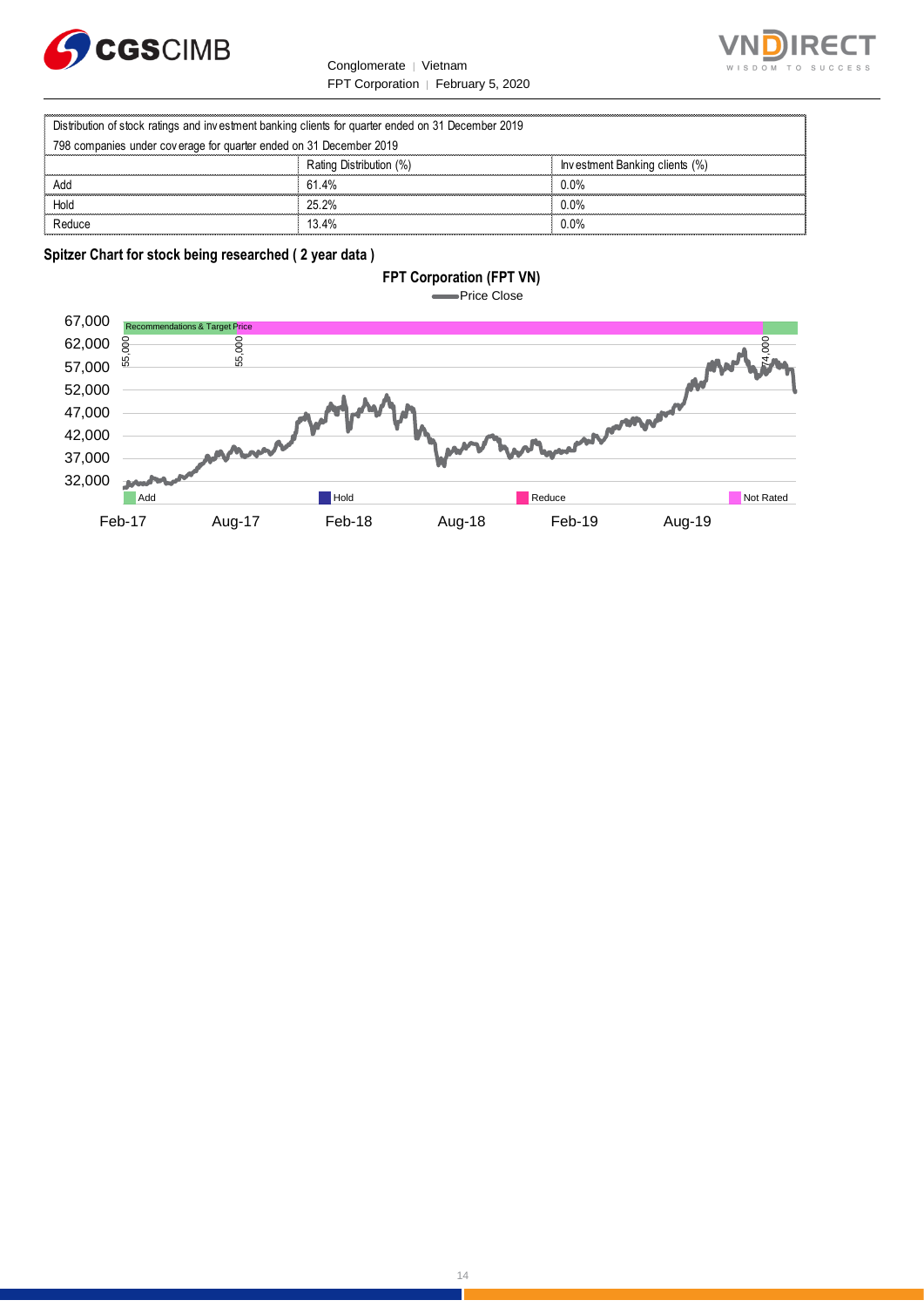



#### **Corporate Governance Report of Thai Listed Companies (CGR). CG Rating by the Thai Institute of Directors Association (Thai IOD) in 2019, Anti-Corruption 2019**

**ADVANC** – Excellent, Certified, **AEONTS** – Good, n/a, **AH** – Very Good, n/a, **AMATA** – Excellent, Declared, **ANAN** – Excellent, Declared, **AOT** – Excellent, n/a, **AP** – Excellent, Certified, **ASP** – Very Good, Certified, **BAM** – not available, n/a, **BANPU** – Excellent, Certified, **BAY** – Excellent, Certified, **BBL** – Very Good, Certified, **BCH** – Good, Certified, **BCP** - Excellent, Certified, **BCPG** – Excellent, Certified, **BDMS** – Very Good, n/a, **BEAUTY** – Good, n/a, **BEC** – Very Good, n/a, **BGRIM** – Very Good, Declared, **BH** - Good, n/a, **BJC** – Very Good, n/a, **BJCHI** – Very Good, Certified, **BLA** – Very Good, Certified, **BPP** – Very Good, Declared, **BR** - Good, n/a, **BTS** - Excellent, Certified, **CBG** – Very Good, n/a, **CCET** – Good, n/a, **CENTEL** – Very Good, Certified, **CHAYO** - Good, n/a, **CHG** – Very Good, Declared, **CK** – Excellent, n/a, **COL** – Excellent, Declared, **CPALL** – Excellent, Certified, **CPF** – Excellent, Certified, **CPN** - Excellent, Certified, **CPNREIT** – not available, n/a, **CRC** – not available, n/a, **DELTA** - Excellent, Declared, **DEMCO** – Excellent, Certified, **DDD** – Very Good, n/a, **DIF** – not available, n/a, **DREIT** – not available, n/a, **DTAC** – Excellent, Certified, **EA** – Excellent, n/a, **ECL** – Very Good, Certified, **EGCO** - Excellent, Certified, **EPG** – Very Good, n/a, **ERW** – Very Good, n/a, **GFPT** - Excellent, Certified, **GGC** – Excellent, Certified, **GLOBAL** – Very Good, n/a, **GLOW** – Very Good, Certified, **GPSC** – Excellent, Certified, **GULF** – Very Good, n/a, **GUNKUL** – Excellent, Certified, **HANA** - Excellent, Certified, **HMPRO** - Excellent, Certified, **HUMAN** – Good, n/a, **ICHI** – Excellent, Declared, **III** – Excellent, n/a, **INTUCH** - Excellent, Certified, **IRPC** – Excellent, Certified, **ITD** – Very Good, n/a, **IVL** - Excellent, Certified, **JASIF** – not available, n/a, **BJC** – Very Good, n/a, **JMT** – Very Good, n/a, **KBANK** - Excellent, Certified, **KCE** - Excellent, Certified, **KKP** – Excellent, Certified, **KSL** – Excellent, Certified, **KTB** - Excellent, Certified, **KTC** – Excellent, Certified, **LH** - Excellent, n/a, **LPN** – Excellent, Certified, **M** – Very Good, Certified, **MACO** – Very Good, n/a, **MAJOR** – Very Good, n/a, **MAKRO** – Excellent, Certified, **MALEE** – Excellent, Certified, **MC** – Excellent, Certified, **MCOT** – Excellent, Certified, **MEGA** – Very Good, n/a, **MINT** - Excellent, Certified, **MK** – Very Good, n/a, **MTC** – Excellent, n/a, **NETBAY** – Very Good, n/a, **OSP** – Very Good, n/a, **PLANB** – Excellent, Certified, **PLAT** – Very Good, Certified, **PR9** – Excellent, n/a, **PSH** – Excellent, Certified, **PSTC** – Very Good, Certified, **PTT** - Excellent, Certified, **PTTEP** - Excellent, Certified, **PTTGC** - Excellent, Certified, **QH** – Excellent, Certified, **RATCH** – Excellent, Certified, **ROBINS** – Excellent, Certified, **RS** – Excellent, n/a, **RSP** – not available, n/a, **S** – Excellent, n/a, **SAPPE** – Very Good, Declared, **SAT** – Excellent, Certified, **SAWAD** – Very Good, n/a, **SC** – Excellent, Certified, **SCB** - Excellent, Certified, **SCC** – Excellent, Certified, **SCN** – Excellent, Certified, **SF** – Good, n/a, **SHR** – not available, n/a, **SIRI** – Very Good, Certified, **SPA** - Good, n/a, **SPALI** - Excellent, n/a, **SPRC** – Excellent, Certified, **STA** – Very Good, Certified, **STEC** – Excellent, n/a, **SVI** – Excellent, Certified, **SYNEX** – Excellent, Certified, **TASCO** – Excellent, Certified, **TCAP** – Excellent, Certified, **THANI** – Excellent, Certified, **TIPCO** – Very Good, Certified, **TISCO** - Excellent, Certified, **TKN** – Very Good, n/a, **TMB** - Excellent, Certified, **TNR** – Very Good, Certified, **TOP** - Excellent, Certified, **TPCH** – Good, n/a, **TPIPP** – Good, n/a, **TRUE** – Excellent, Certified, **TU** – Excellent, Certified, **TVO** – Excellent, Declared, **UNIQ** – not available, n/a, **VGI** – Excellent, Certified, **WHA** – Excellent, Certified, **WHART** – not available, n/a, **WICE** – Excellent, Certified, **WORK** – Good, n/a.

1 CG Score 2019 from Thai Institute of Directors Association (IOD)

2 AGM Level 2018 from Thai Investors Association

3 Companies participating in Thailand's Private Sector Collective Action Coalition Against Corruption programme (Thai CAC) under Thai Institute of Directors (as of November 30, 2018) are categorised into:

companies that have declared their intention to join CAC, and companies certified by CAC.

4 [The Stock Exchange of Thailand : the record of listed companies with corporate sustainable development "Thai sustainability Investment 2018" included:](http://www.set.or.th/sustainable_dev/en/sr/sri/tsi_p1.html)

SET and mai listed companies passed the assessment conducted by the Stock Exchange of Thailand: THSI (SET) and THSI (mai)

SET listed companies passed the assessment conducted by the Dow Jones Sustainability Indices (DJSI)

#### **RECOMMENDATION FRAMEWORK**

| <b>Stock Ratings</b>                                                                                                                                                                                                                                              | Definition:                                                                                                                     |  |  |  |
|-------------------------------------------------------------------------------------------------------------------------------------------------------------------------------------------------------------------------------------------------------------------|---------------------------------------------------------------------------------------------------------------------------------|--|--|--|
| Add                                                                                                                                                                                                                                                               | The stock's total return is expected to reach 15% or higher over the next 12 months.                                            |  |  |  |
| Hold                                                                                                                                                                                                                                                              | The stock's total return is expected to be between negative 10% and positive 15% over the next 12 months.                       |  |  |  |
| Reduce                                                                                                                                                                                                                                                            | The stock's total return is expected to fall below negative 10% over the next 12 months.                                        |  |  |  |
| The total expected return of a stock is defined as the sum of the:(i) percentage difference between the target price and the current price and (ii)<br>the forward net dividend yields of the stock. Stock price targets have an investment horizon of 12 months. |                                                                                                                                 |  |  |  |
| <b>Sector Ratings</b>                                                                                                                                                                                                                                             | Definition:                                                                                                                     |  |  |  |
| Overweight                                                                                                                                                                                                                                                        | An Overweight rating means stocks in the sector have, on a market cap-weighted basis, a positive absolute<br>recommendation.    |  |  |  |
| Neutral                                                                                                                                                                                                                                                           | A Neutral rating means stocks in the sector have, on a market cap-weighted basis, a neutral absolute recommendation.            |  |  |  |
| Underweight                                                                                                                                                                                                                                                       | An Underweight rating means stocks in the sector have, on a market cap-weighted basis, a negative absolute<br>recommendation.   |  |  |  |
| <b>Country Ratings</b>                                                                                                                                                                                                                                            | Definition:                                                                                                                     |  |  |  |
| Overweight                                                                                                                                                                                                                                                        | An Overweight rating means investors should be positioned with an above-market weight in this country relative to<br>benchmark. |  |  |  |
| Neutral                                                                                                                                                                                                                                                           | A Neutral rating means investors should be positioned with a neutral weight in this country relative to benchmark.              |  |  |  |
| Underweight                                                                                                                                                                                                                                                       | An Underweight rating means investors should be positioned with a below-market weight in this country relative to<br>benchmark. |  |  |  |

#### **Hien Tran Khanh – Deputy Head of Research** Email: [hien.trankhanh@vndirect.com.vn](mailto:hien.trankhanh@vndirect.com.vn)

**Toan CHU – Analyst** Email: [toan.chuduc@vndirect.com.vn](mailto:toan.chuduc@vndirect.com.vn)